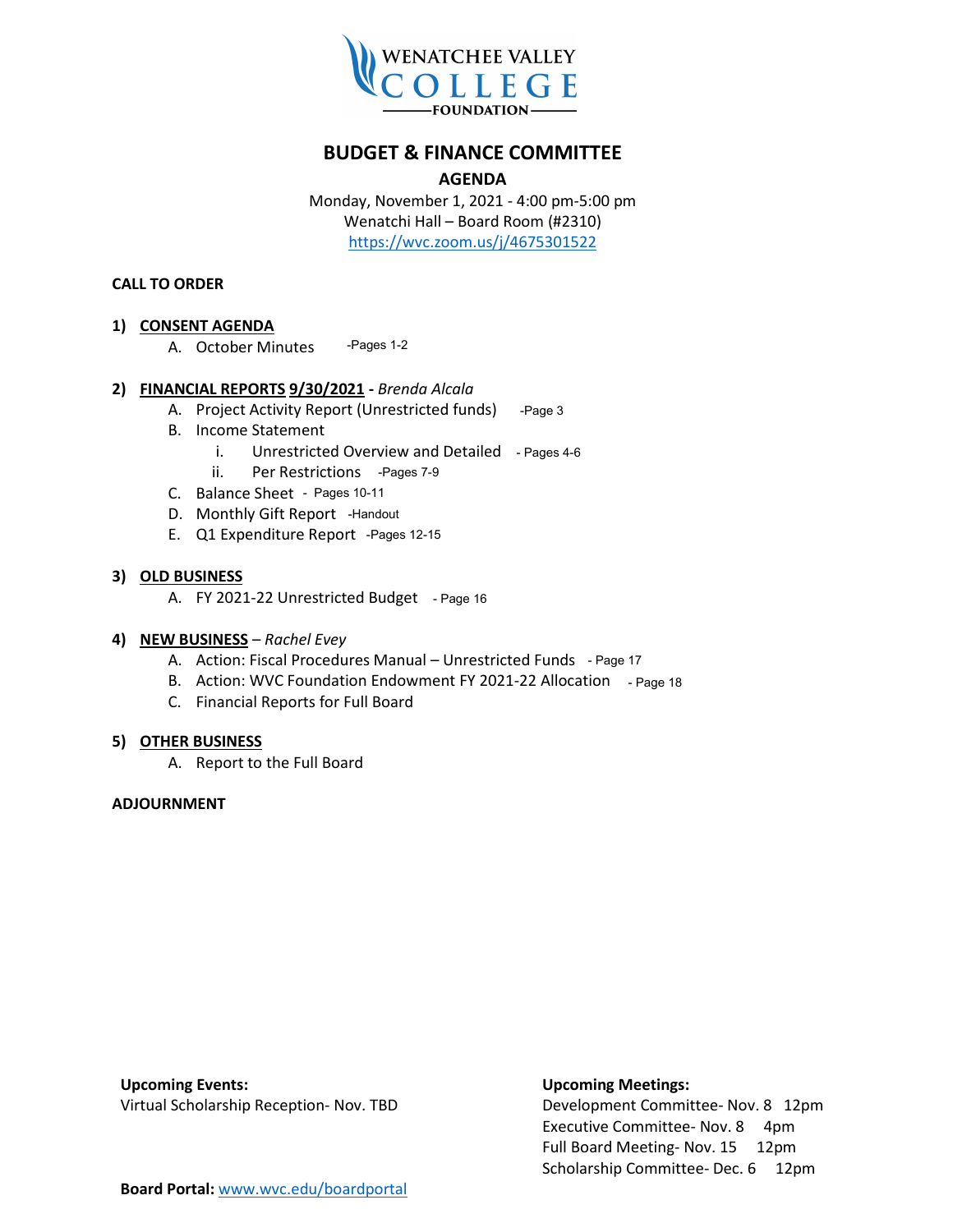

### **BUDGET & FINANCE COMMITTEE**

#### **MINUTES**

October 5, 2021

**Members Present:** Xavier Arinez, Bianca Ebreo, Don Gurnard, Barry Leahy, Ron Lodge, Lyle Markhart, Steve Wilkinson

**Members Absent:** Brenda Alcala, Bárbara Guzmán, Brett Peterson

**Staff Present:** Rachel Evey, Brenda Magaña-Galvan

Meeting called to order at 4:05pm.

#### **1) CONSENT AGENDA**

- A. September 2021 minutes approved by consent.
- **2) FINANCIAL REPORTS 8/31/2021:** Total ending unrestricted balance decreased by \$23,000 from the prior month. Unrestricted revenue is under budget by \$6,500 and expenses are under budget by \$16,000. Overall, unrestricted budget is at a deficit of \$39,000. No significant activity in temporarily or permanently restricted. Over all restrictions, the foundation received \$18,500 more in September 2021 than 2020. Increase was largely in temporarily restricted due to annual scholarship renewals.
- **3) OLD BUSINESS:** No old business was discussed.

#### **4) NEW BUSINESS**

- A. WVC Foundation Endowment: The foundation has an unrestricted endowment (fund 1745), established with the gifts from the Arneil and Zacher. Other unrestricted funds are the reserve (fund 1732) and general support (fund 1100), which are used to cover the unrestricted budget each year. 1732's balance has decreased significantly in recent years due to a deficit unrestricted budget. Committee discussion regarding purpose of each fund and how to allocate funds from 1745. Concern with preserving the memory of Arneil and Zacher. Request by committee for staff to make a proposal on how to preserve 1745 and make allocations.
- B. Fiscal Procedures Manual: No additional changes suggested. No requested changes to financial reports provided.

Motion to approve the updated fiscal procedures manual by Don Gurnard. Seconded by Lyle Markhart. Approved without dissent.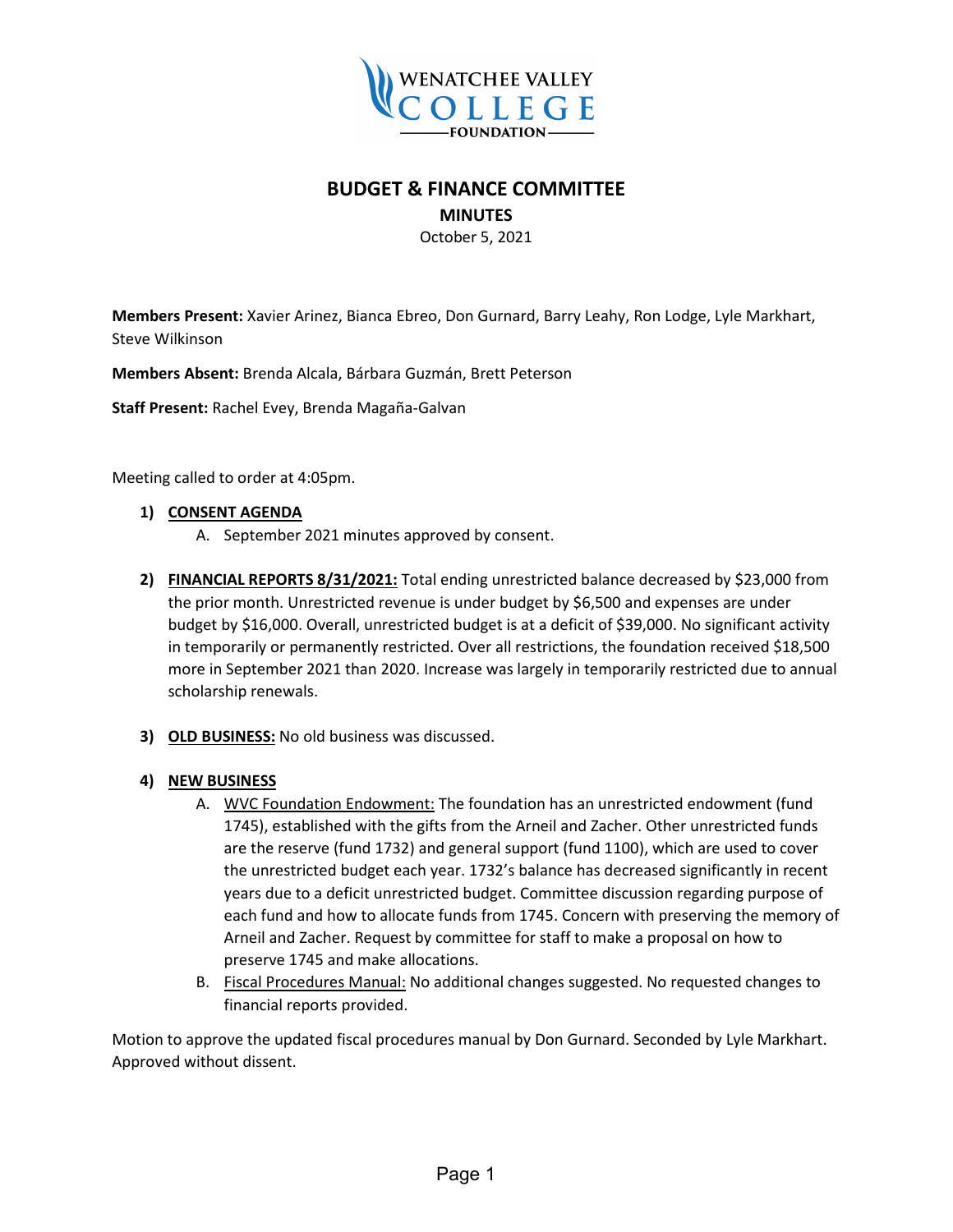#### **5) OTHER BUSINESS**

- A. Report to the Full Board
	- i. The committee reviewed and approved the updated fiscal procedures manual.
- B. Reminder regarding the vaccine mandate for board members coming on campus.

Meeting adjourned at 4:51pm.

Minutes prepared by Rachel Evey.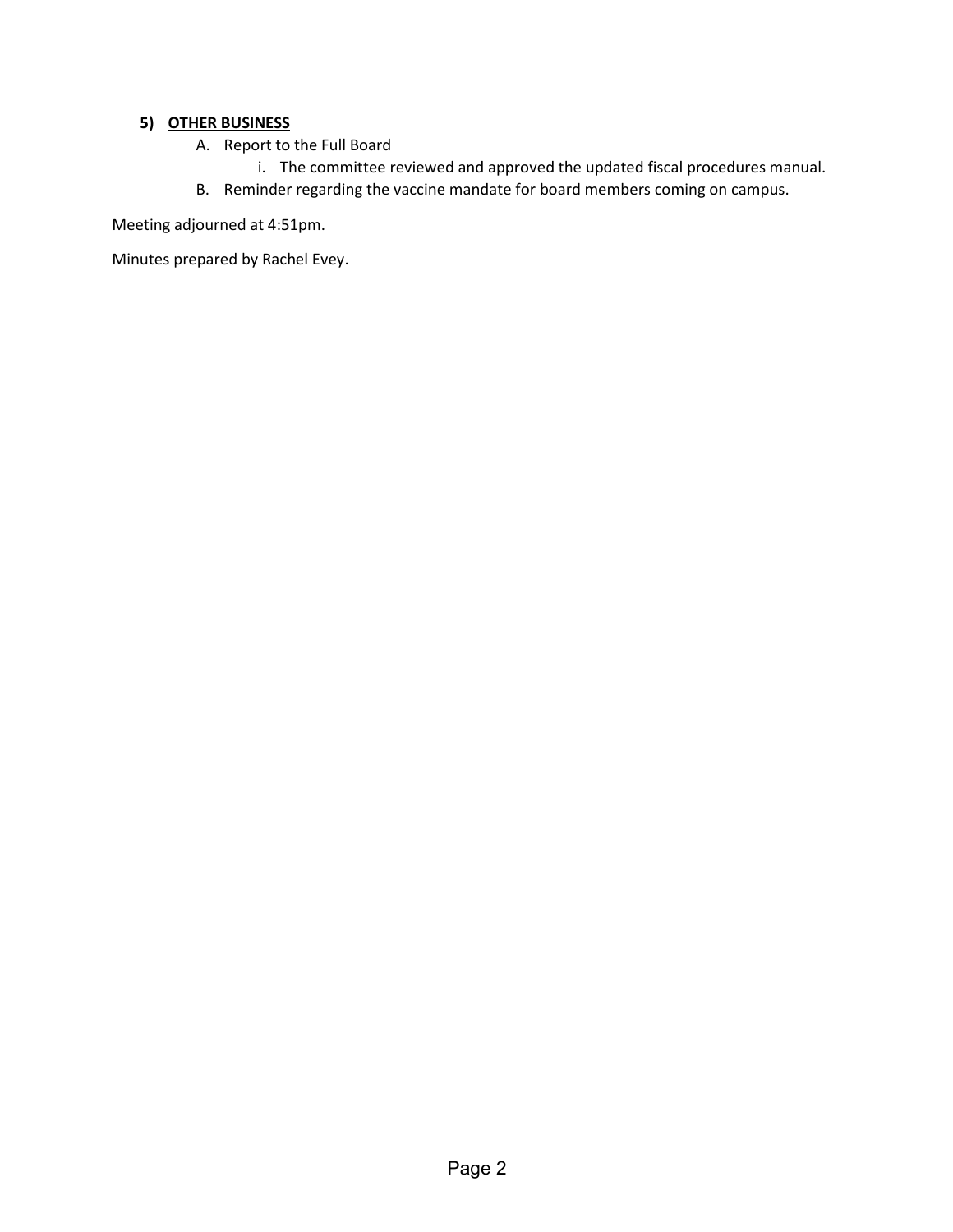#### **Wenatchee Valley College Foundation**

Unrestricted Project Activity Report 9/30/2021

| 1100 - General Support                                        |                            |                     |
|---------------------------------------------------------------|----------------------------|---------------------|
|                                                               | <b>Beginning Balance</b>   | \$82,879.63         |
|                                                               | <b>Previous Net Change</b> | $($ \$35,803.67 $)$ |
| Revenue                                                       |                            | \$32,481.45         |
| Expense                                                       |                            | $(\$52,463.30)$     |
| <i><b>*Transfers Project Transfers</b></i>                    |                            | $(\$50.00)$         |
|                                                               | <b>Ending Balance</b>      | \$27,044.11         |
| <b>1732 - Reserve</b>                                         |                            |                     |
|                                                               | <b>Beginning Balance</b>   | \$68,907.38         |
|                                                               | <b>Previous Net Change</b> | \$1,163.68          |
| <i><b>*Transfers Project Transfers</b></i>                    |                            | \$0.00              |
| Investment Activity Investment Income - Dividends (CF)        |                            | \$92.75             |
| Gain/Loss on Investments - CF                                 |                            | \$2.26              |
| CF Administrative Fees                                        |                            | $(\$72.91)$         |
| <b>Broker Investment Fees</b>                                 |                            | (\$13.00)           |
| Unrealized Gains and Losses                                   |                            | (\$1,129.78)        |
|                                                               | <b>Ending Balance</b>      | \$68,950.38         |
| 1745 - Arneil/Zacher - Unrestricted Board Designated Fund     |                            |                     |
|                                                               | <b>Beginning Balance</b>   | \$974,411.25        |
|                                                               | <b>Previous Net Change</b> | \$18,149.38         |
| <i><b>*Transfers Project Transfers</b></i>                    |                            | \$0.00              |
| <b>Investment Activity Investment Income - Dividends (CF)</b> |                            | \$2,532.91          |
|                                                               |                            |                     |

Gain/Loss on Investments - CF \$61.60 CF Administrative Fees (\$1,934.89) Broker Investment Fees (\$355.00) Unrealized Gains and Losses (\$30,855.01) *Ending Balance* \$962,010.24

**TOTAL ENDING BALANCE \$1,058,004.73**

\*Transfer \$50 from general fund to Ludwick fund (designated donation)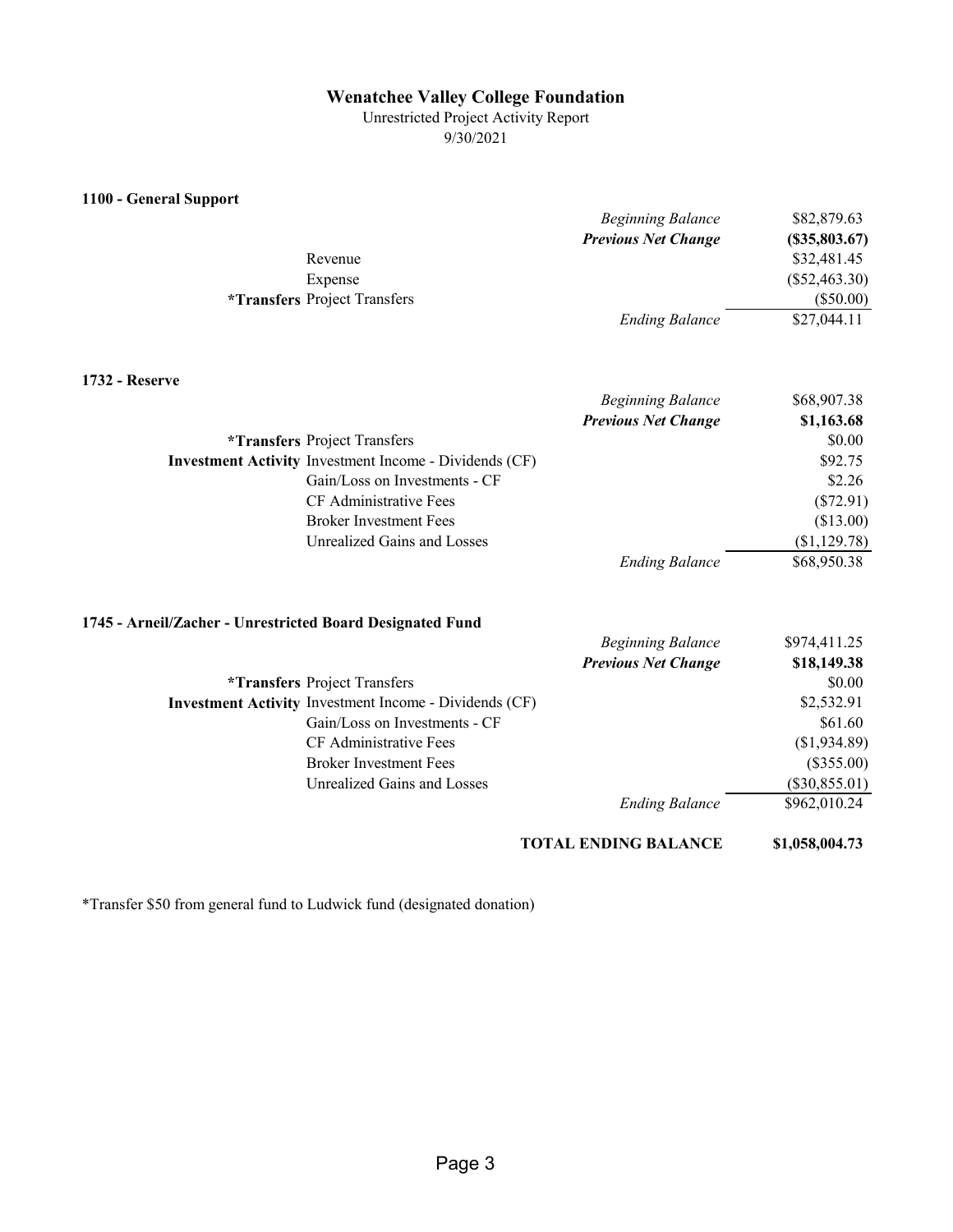### **Unrestricted Income Statement - Overview Wenatchee Valley College Foundation**

Period Ending 09/30/2021

| <b>FY 2021-22 Budget</b> | <b>Actuals</b>  | Variance<br>Year-to-date |  |
|--------------------------|-----------------|--------------------------|--|
| Year-to-date             | Year-to-date    |                          |  |
|                          |                 |                          |  |
| \$4,553.75               | \$4,409.34      | \$144.41                 |  |
| \$46,185.00              | \$45,294.69     | \$890.31                 |  |
| \$60,855.99              | \$52,346.33     | \$8,509.66               |  |
| \$111,594.74             | \$102,050.36    | \$9,544.38               |  |
|                          |                 |                          |  |
| (\$77,590.15)            | ( \$65, 984.48) | (\$11,605.67)            |  |
| (\$5,799.98)             | (\$1,501.44)    | (\$4,298.54)             |  |
| (\$2,000.00)             | (\$380.24)      | (\$1,619.76)             |  |
| (\$45,000.00)            | (\$41,000.00)   | (\$4,000.00)             |  |
| ( \$60, 855.99)          | (\$52,346.33)   | (\$8,509.66)             |  |
| (\$191, 246.12)          | (\$161, 212.49) | (\$30,033.63)            |  |
| (\$79,651.38)            | (\$59,162.13)   | (\$20,489.25)            |  |
|                          |                 |                          |  |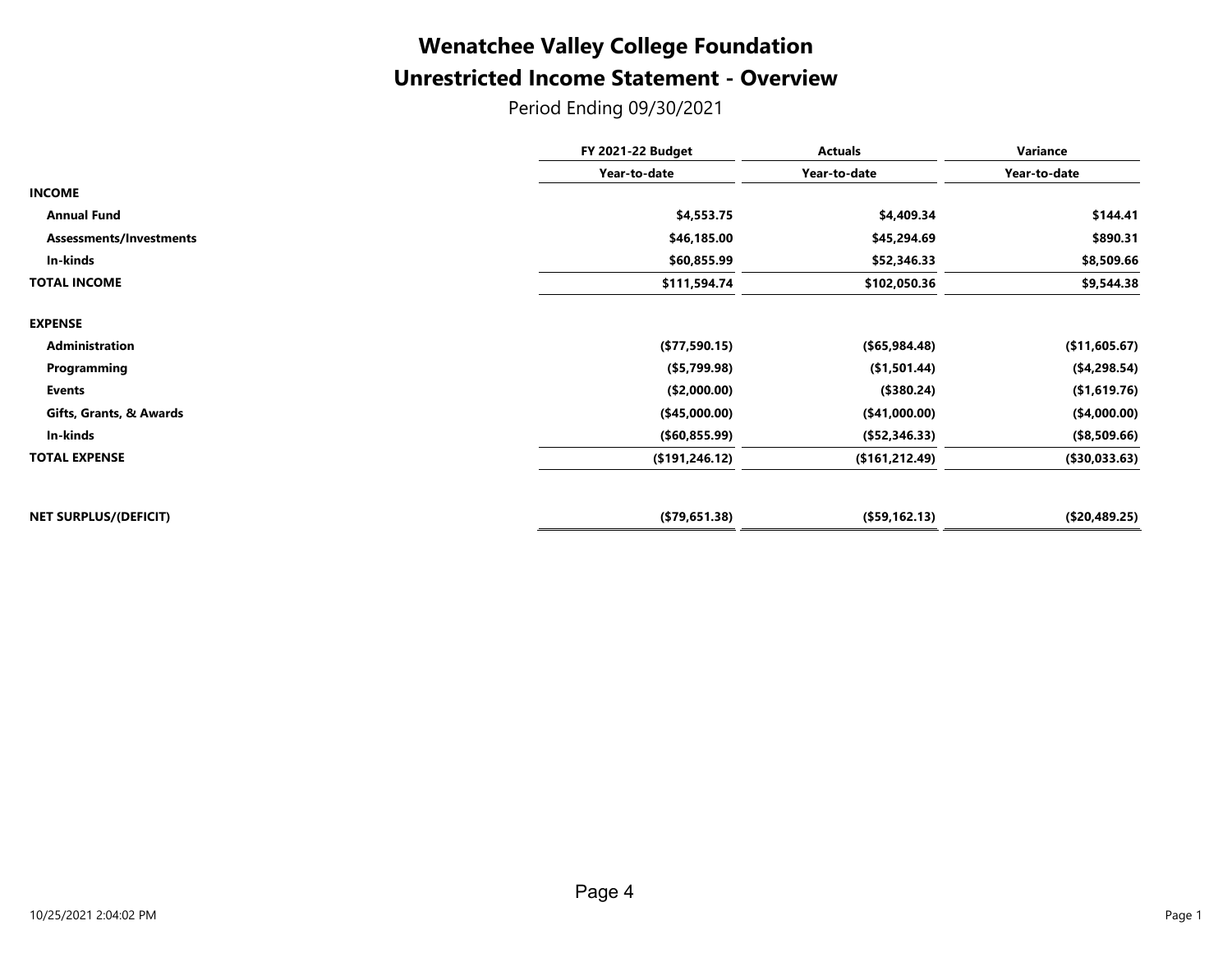### Unrestricted Income Statement - Detailed Wenatchee Valley College Foundation

Period Ending 09/30/2021

|                                       | <b>FY 2021-22 Budget</b> | <b>Actuals</b> | Variance     |
|---------------------------------------|--------------------------|----------------|--------------|
|                                       | Year-to-date             | Year-to-date   | Year-to-date |
| <b>INCOME</b>                         |                          |                |              |
| <b>Annual Fund</b>                    |                          |                |              |
| <b>Employee Payroll Contributions</b> | \$753.75                 | \$705.00       | \$48.75      |
| Contributions/Donations               | \$3,800.00               | \$3,704.34     | \$95.66      |
| <b>Total Annual Fund</b>              | \$4,553.75               | \$4,409.34     | \$144.41     |
| Assessments/Investments               |                          |                |              |
| Management Fees                       | \$40,500.00              | \$40,390.56    | \$109.44     |
| Program Assessment                    | \$1,875.00               | \$1,040.75     | \$834.25     |
| Investment Income - Dividends (CF)    | \$3,750.00               | \$3,786.99     | (\$36.99)    |
| <b>CVB</b> Interest                   | \$60.00                  | \$26.51        | \$33.49      |
| Gain/Loss on Investments - CF         | \$0.00                   | \$49.88        | (\$49.88)    |
| <b>Total Assessments/Investments</b>  | \$46,185.00              | \$45,294.69    | \$890.31     |
| In-kinds                              |                          |                |              |
| In-kind Contributions-WVC             | \$60,855.99              | \$52,346.33    | \$8,509.66   |
| <b>Total In-kinds</b>                 | \$60,855.99              | \$52,346.33    | \$8,509.66   |
| <b>TOTAL INCOME</b>                   | \$111,594.74             | \$102,050.36   | \$9,544.38   |
| <b>EXPENSE</b>                        |                          |                |              |
| <b>Administration</b>                 |                          |                |              |
| <b>CF Administrative Fees</b>         | \$6,499.98               | \$6,064.77     | \$435.21     |
| Software                              | \$25,000.00              | \$21,035.52    | \$3,964.48   |
| <b>Merchant Service Fees</b>          | \$300.00                 | \$199.09       | \$100.91     |
| <b>Bank Fees</b>                      | \$10.00                  | \$0.00         | \$10.00      |
| Dues & Memberships                    | \$500.00                 | \$376.00       | \$124.00     |
| Newsletters/Booklets                  | \$500.00                 | \$0.00         | \$500.00     |
| Mailings                              | \$250.00                 | \$0.00         | \$250.00     |
| <b>Broker Investment Fees</b>         | \$1,350.00               | \$1,148.71     | \$201.29     |
| Advertising & Sponsorships            | \$500.00                 | \$0.00         | \$500.00     |
| Office Supplies                       | \$375.00                 | \$98.03        | \$276.97     |
|                                       |                          |                |              |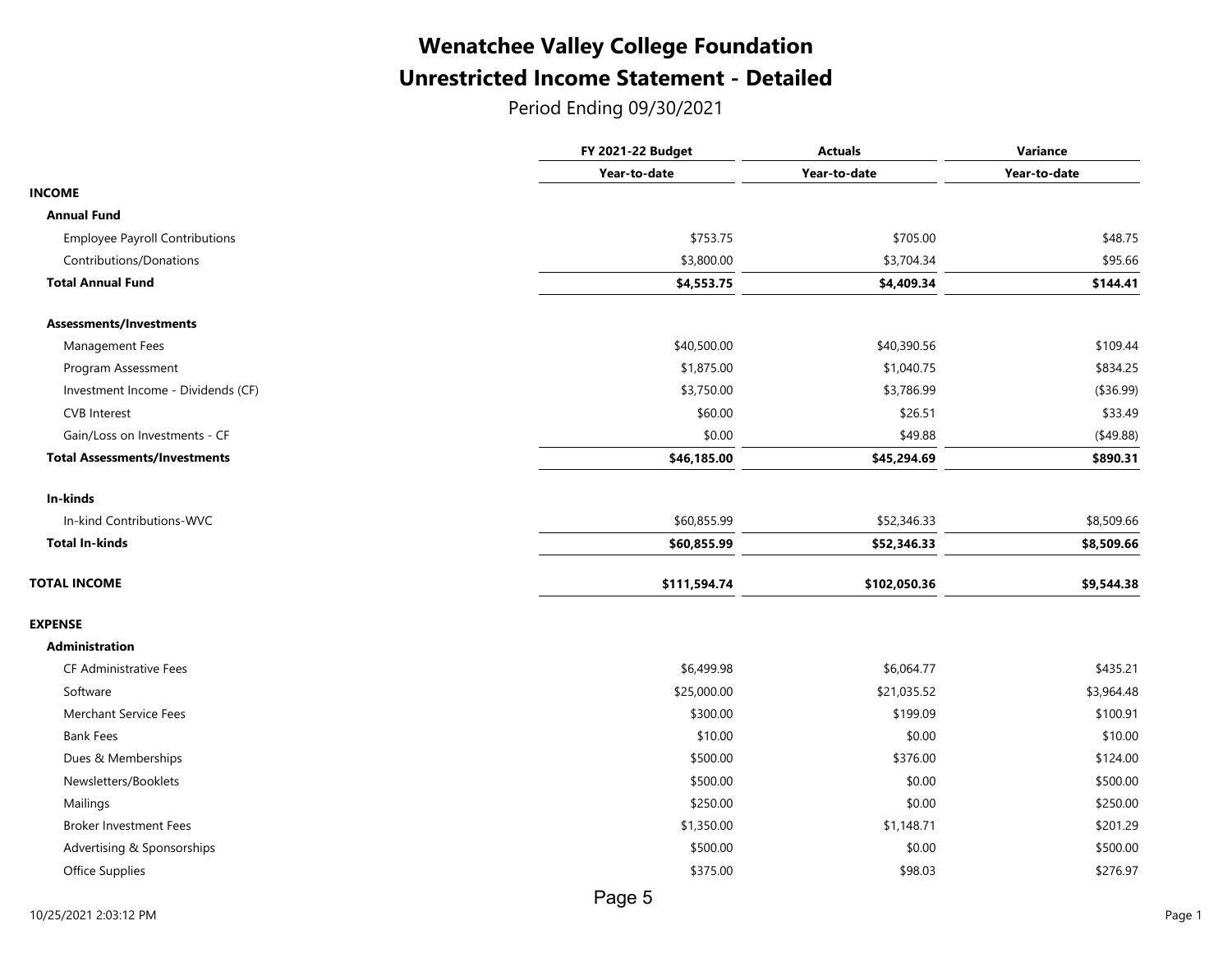|                                          | FY 2021-22 Budget | <b>Actuals</b>  | Variance      |
|------------------------------------------|-------------------|-----------------|---------------|
|                                          | Year-to-date      | Year-to-date    | Year-to-date  |
| Staff and Board Professional Development | \$1,000.00        | \$30.44         | \$969.56      |
| Salaries and Wages                       | \$29,749.98       | \$27,731.80     | \$2,018.18    |
| Payroll Taxes                            | \$2,367.75        | \$2,164.73      | \$203.02      |
| <b>Medical Benefits</b>                  | \$5,749.98        | \$4,680.00      | \$1,069.98    |
| <b>Retirement Contributions</b>          | \$3,124.98        | \$2,169.18      | \$955.80      |
| Wages and Benefits - Other               | \$312.48          | \$286.21        | \$26.27       |
| <b>Total Administration</b>              | (\$77,590.15)     | ( \$65, 984.48) | (\$11,605.67) |
| Programming                              |                   |                 |               |
| Spring Appeal                            | \$300.00          | \$212.75        | \$87.25       |
| Alumni Programming                       | \$1,000.00        | \$0.00          | \$1,000.00    |
| Board & Committee Expenses               | \$0.00            | (\$188.80)      | \$188.80      |
| Networking                               | \$499.98          | \$135.97        | \$364.01      |
| Stewardship                              | \$2,000.00        | \$974.68        | \$1,025.32    |
| Staff & Board Retreat                    | \$2,000.00        | \$366.84        | \$1,633.16    |
| <b>Total Programming</b>                 | ( \$5,799.98)     | (\$1,501.44)    | ( \$4,298.54) |
| <b>Events</b>                            |                   |                 |               |
| Alumni Events                            | \$2,000.00        | \$380.24        | \$1,619.76    |
| <b>Total Events</b>                      | (\$2,000.00)      | (\$380.24)      | (\$1,619.76)  |
| Gifts, Grants, & Awards                  |                   |                 |               |
| Gifts Grants Awards to College           | \$45,000.00       | \$41,000.00     | \$4,000.00    |
| Total Gifts, Grants, & Awards            | (\$45,000.00)     | (\$41,000.00)   | ( \$4,000.00) |
| In-kinds                                 |                   |                 |               |
| In-Kind WVC Payroll                      | \$60,855.99       | \$52,346.33     | \$8,509.66    |
| <b>Total In-kinds</b>                    | ( \$60, 855.99)   | (\$52,346.33)   | (\$8,509.66)  |
| <b>TOTAL EXPENSE</b>                     | (\$191, 246.12)   | (\$161, 212.49) | (\$30,033.63) |
| NET SURPLUS/(DEFICIT)                    | (\$79,651.38)     | (\$59,162.13)   | (\$20,489.25) |
|                                          |                   |                 |               |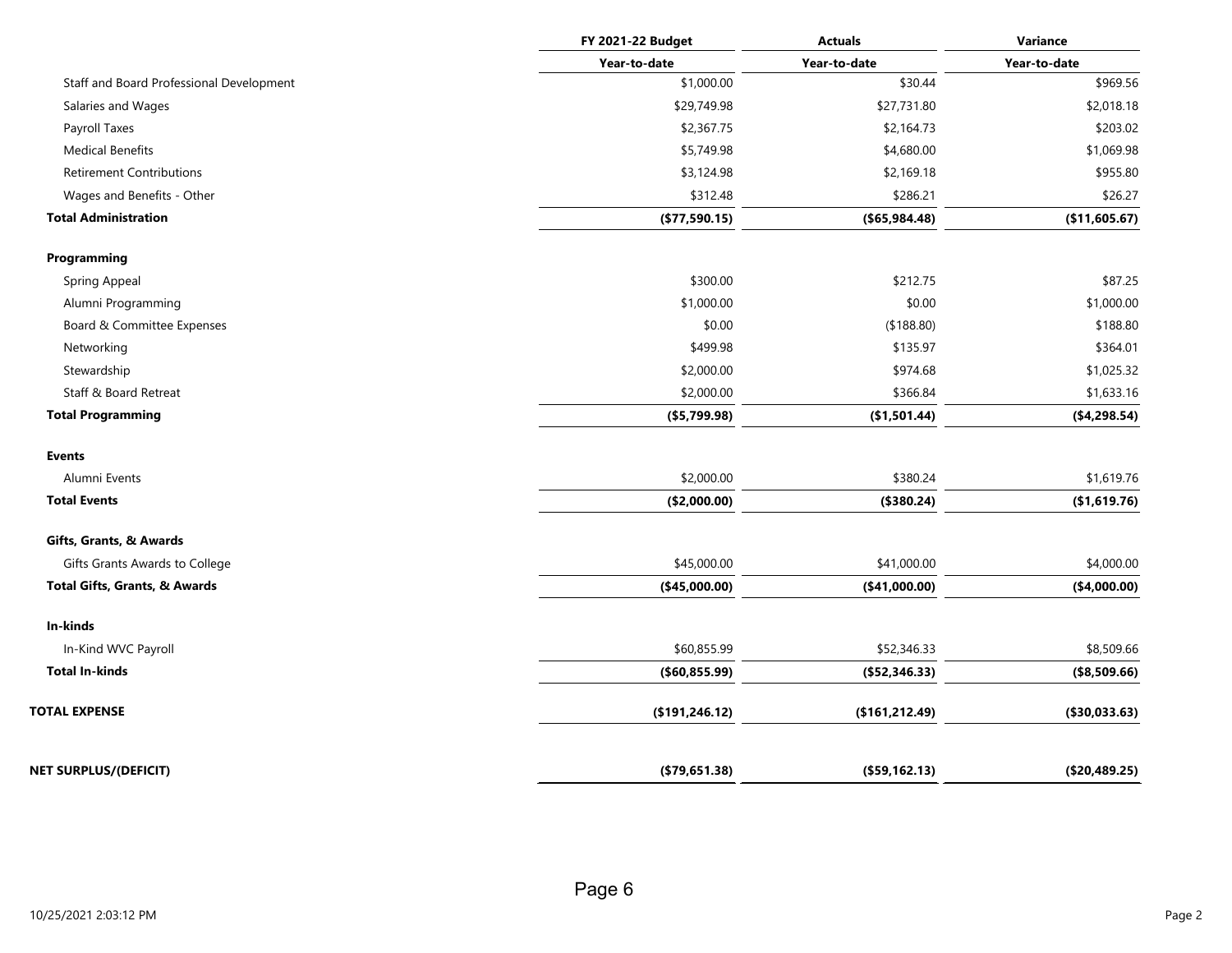### Income Statement per Restrictions Wenatchee Valley College Foundation

Period Ending 09/30/2021

|                                       | <b>Without Donor Restrictions</b> | <b>With Donor Restrictions</b> |                               |              |
|---------------------------------------|-----------------------------------|--------------------------------|-------------------------------|--------------|
|                                       | <b>Unrestricted</b>               | <b>Temporarily Restricted</b>  | <b>Permanently Restricted</b> | <b>Total</b> |
| <b>Revenues</b>                       |                                   |                                |                               |              |
| <b>Employee Payroll Contributions</b> | \$705.00                          | \$0.00                         | \$0.00                        | \$705.00     |
| Contributions/Donations               | \$3,704.34                        | \$0.00                         | \$0.00                        | \$3,704.34   |
| In-kind Contributions-WVC             | \$52,346.33                       | \$0.00                         | \$0.00                        | \$52,346.33  |
| Management Fees                       | \$40,390.56                       | \$0.00                         | \$0.00                        | \$40,390.56  |
| Program Assessment                    | \$1,040.75                        | \$0.00                         | \$0.00                        | \$1,040.75   |
| Investment Income - Dividends (CF)    | \$3,786.99                        | \$0.00                         | \$0.00                        | \$3,786.99   |
| <b>CVB</b> Interest                   | \$26.51                           | \$0.00                         | \$0.00                        | \$26.51      |
| Gain/Loss on Investments - CF         | \$49.88                           | \$0.00                         | \$0.00                        | \$49.88      |
| Contributions/Donations               | \$0.00                            | \$46,812.93                    | \$0.00                        | \$46,812.93  |
| Investment Income - Dividends (CF)    | \$0.00                            | \$1,104.60                     | \$0.00                        | \$1,104.60   |
| Gain/Loss on Investments - CF         | \$0.00                            | \$14.68                        | \$0.00                        | \$14.68      |
| Contributions/Donations               | \$0.00                            | \$0.00                         | \$105,777.50                  | \$105,777.50 |
| Investment Income - Dividends (CF)    | \$0.00                            | \$0.00                         | \$35,052.87                   | \$35,052.87  |
| Gain/Loss on Investments - CF         | \$0.00                            | \$0.00                         | \$466.49                      | \$466.49     |
| <b>Total Revenues</b>                 | \$102,050.36                      | \$47,932.21                    | \$141,296.86                  | \$291,279.43 |

#### Expenses

| <b>CF Administrative Fees</b>  | \$6,064.77  | \$0.00 | \$0.00 | \$6,064.77  |
|--------------------------------|-------------|--------|--------|-------------|
| Software                       | \$21,035.52 | \$0.00 | \$0.00 | \$21,035.52 |
| Merchant Service Fees          | \$199.09    | \$0.00 | \$0.00 | \$199.09    |
| Dues & Memberships             | \$376.00    | \$0.00 | \$0.00 | \$376.00    |
| Spring Appeal                  | \$212.75    | \$0.00 | \$0.00 | \$212.75    |
| <b>Broker Investment Fees</b>  | \$1,148.71  | \$0.00 | \$0.00 | \$1,148.71  |
| Board & Committee Expenses     | (\$188.80)  | \$0.00 | \$0.00 | (\$188.80)  |
| Office Supplies                | \$98.03     | \$0.00 | \$0.00 | \$98.03     |
| Networking                     | \$135.97    | \$0.00 | \$0.00 | \$135.97    |
| Gifts Grants Awards to College | \$41,000.00 | \$0.00 | \$0.00 | \$41,000.00 |
| In-Kind WVC Payroll            | \$52,346.33 | \$0.00 | \$0.00 | \$52,346.33 |
|                                |             |        |        |             |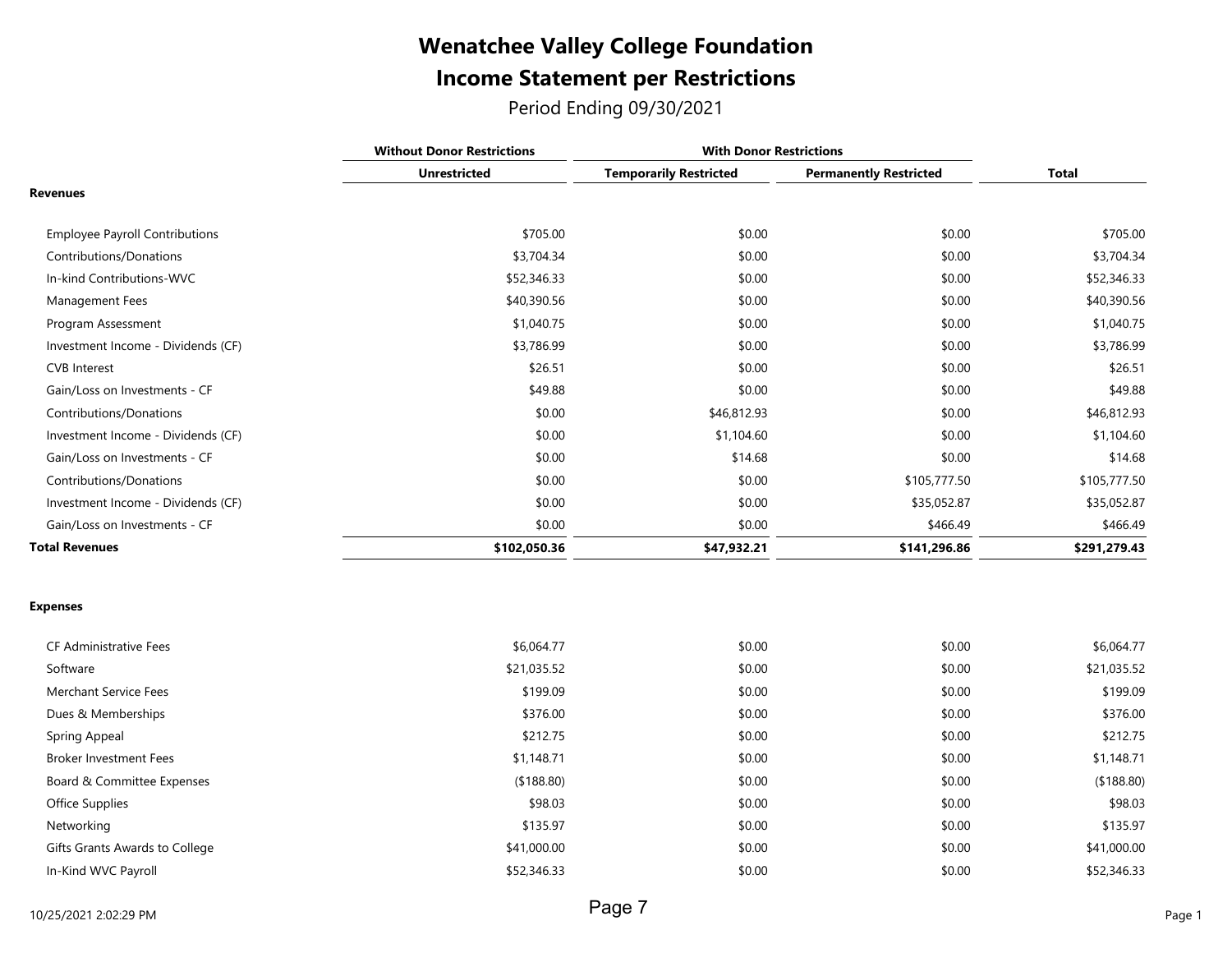|                                          | <b>Without Donor Restrictions</b> | <b>With Donor Restrictions</b> |                               |              |
|------------------------------------------|-----------------------------------|--------------------------------|-------------------------------|--------------|
|                                          | <b>Unrestricted</b>               | <b>Temporarily Restricted</b>  | <b>Permanently Restricted</b> | Total        |
| Stewardship                              | \$974.68                          | \$0.00                         | \$0.00                        | \$974.68     |
| Alumni Events                            | \$380.24                          | \$0.00                         | \$0.00                        | \$380.24     |
| Staff & Board Retreat                    | \$366.84                          | \$0.00                         | \$0.00                        | \$366.84     |
| Staff and Board Professional Development | \$30.44                           | \$0.00                         | \$0.00                        | \$30.44      |
| Salaries and Wages                       | \$27,731.80                       | \$0.00                         | \$0.00                        | \$27,731.80  |
| Payroll Taxes                            | \$2,164.73                        | \$0.00                         | \$0.00                        | \$2,164.73   |
| <b>Medical Benefits</b>                  | \$4,680.00                        | \$0.00                         | \$0.00                        | \$4,680.00   |
| <b>Retirement Contributions</b>          | \$2,169.18                        | \$0.00                         | \$0.00                        | \$2,169.18   |
| Wages and Benefits - Other               | \$286.21                          | \$0.00                         | \$0.00                        | \$286.21     |
| Program Expenses                         | \$0.00                            | \$2,263.88                     | \$0.00                        | \$2,263.88   |
| <b>CF Administrative Fees</b>            | \$0.00                            | \$1,761.19                     | \$0.00                        | \$1,761.19   |
| <b>Broker Investment Fees</b>            | \$0.00                            | \$333.40                       | \$0.00                        | \$333.40     |
| Gifts Grants Awards to College           | \$0.00                            | \$5,850.00                     | \$0.00                        | \$5,850.00   |
| <b>CF Administrative Fees</b>            | \$0.00                            | \$0.00                         | \$55,757.06                   | \$55,757.06  |
| <b>Broker Investment Fees</b>            | \$0.00                            | \$0.00                         | \$10,563.23                   | \$10,563.23  |
| <b>Total Expenses</b>                    | \$161,212.49                      | \$10,208.47                    | \$66,320.29                   | \$237,741.25 |

Transfers

| Project Transfers        | \$50.00 | \$0.00 | \$0.00     | \$50.00   |
|--------------------------|---------|--------|------------|-----------|
| <b>Project Transfers</b> | \$0.00  | \$0.00 | (\$50.00)  | (\$50.00) |
| <b>Total Transfers</b>   | \$50.00 | \$0.00 | ( \$50.00) | \$0.00    |

Gains

| Unrealized Gains and Losses | (\$8,981.40)    | \$0.00        | \$0.00           | (\$8,981.40)  |
|-----------------------------|-----------------|---------------|------------------|---------------|
| Unrealized Gains and Losses | \$0.00          | (\$2,719.80)  | \$0.00           | (\$2,719.80)  |
| Unrealized Gains and Losses | \$0.00          | \$0.00        | $($ \$87,309.97) | (\$87,309.97) |
| Total Gains                 | $($ \$8,981.40) | ( \$2,719.80) | $($ \$87,309.97) | (\$99,011.17) |
|                             |                 |               |                  |               |

| <b>BEGINNING RETAINED EARNINGS</b> | \$1,126,198.26  | \$734,746.13 | \$10,161,669.59 | \$12,022,613.98 |
|------------------------------------|-----------------|--------------|-----------------|-----------------|
| <b>NET SURPLUS/(DEFICIT)</b>       | ( \$68, 193.53) | \$35,003.94  | (\$12,283.40)   | (\$45,472.99)   |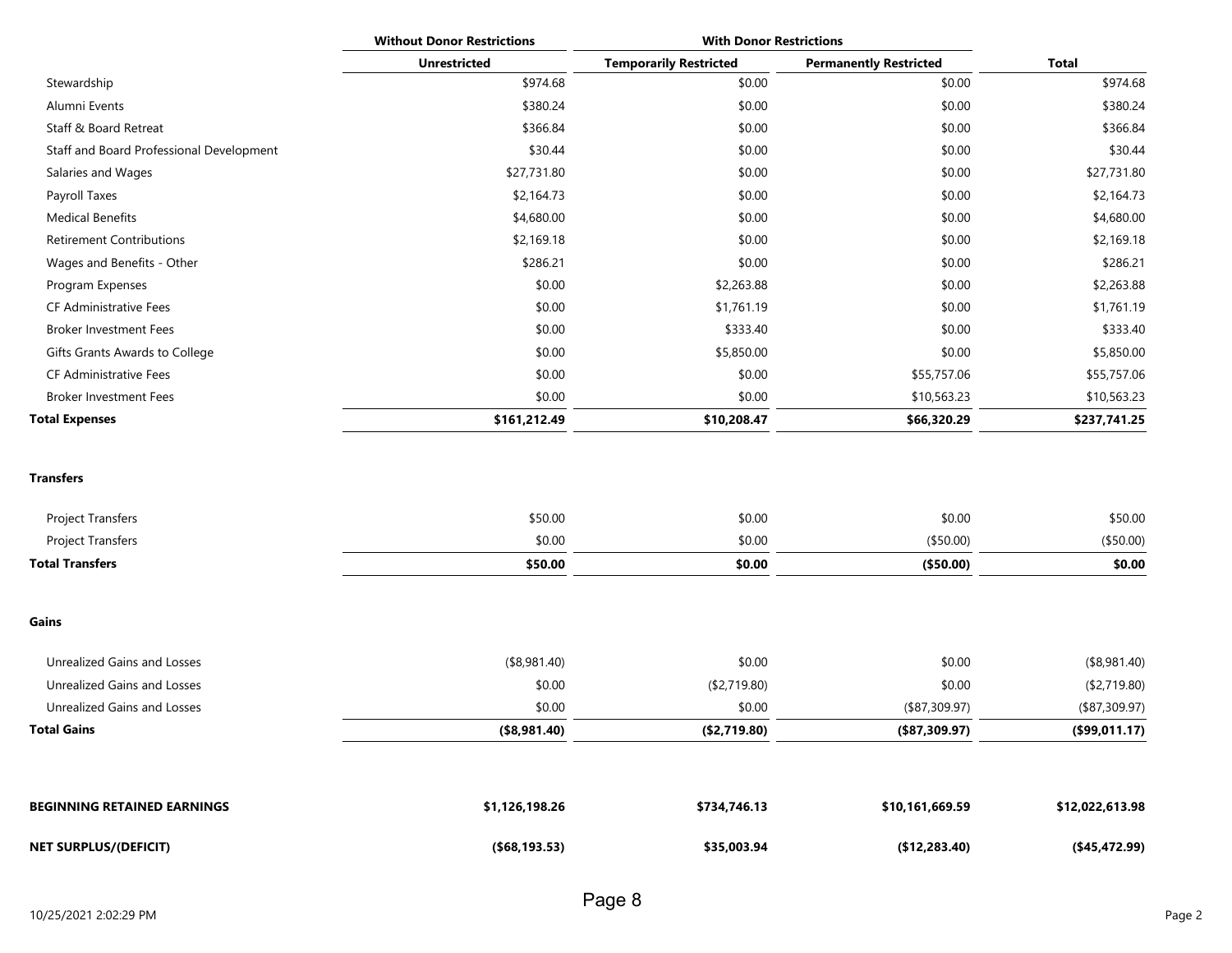|                                 | <b>Without Donor Restrictions</b> |                        | <b>With Donor Restrictions</b> |                 |
|---------------------------------|-----------------------------------|------------------------|--------------------------------|-----------------|
|                                 | Unrestricted                      | Temporarily Restricted | <b>Permanently Restricted</b>  | <b>Total</b>    |
| <b>ENDING RETAINED EARNINGS</b> | \$1,058,004.73                    | \$769.750.07           | \$10.149.386.19                | \$11,977,140.99 |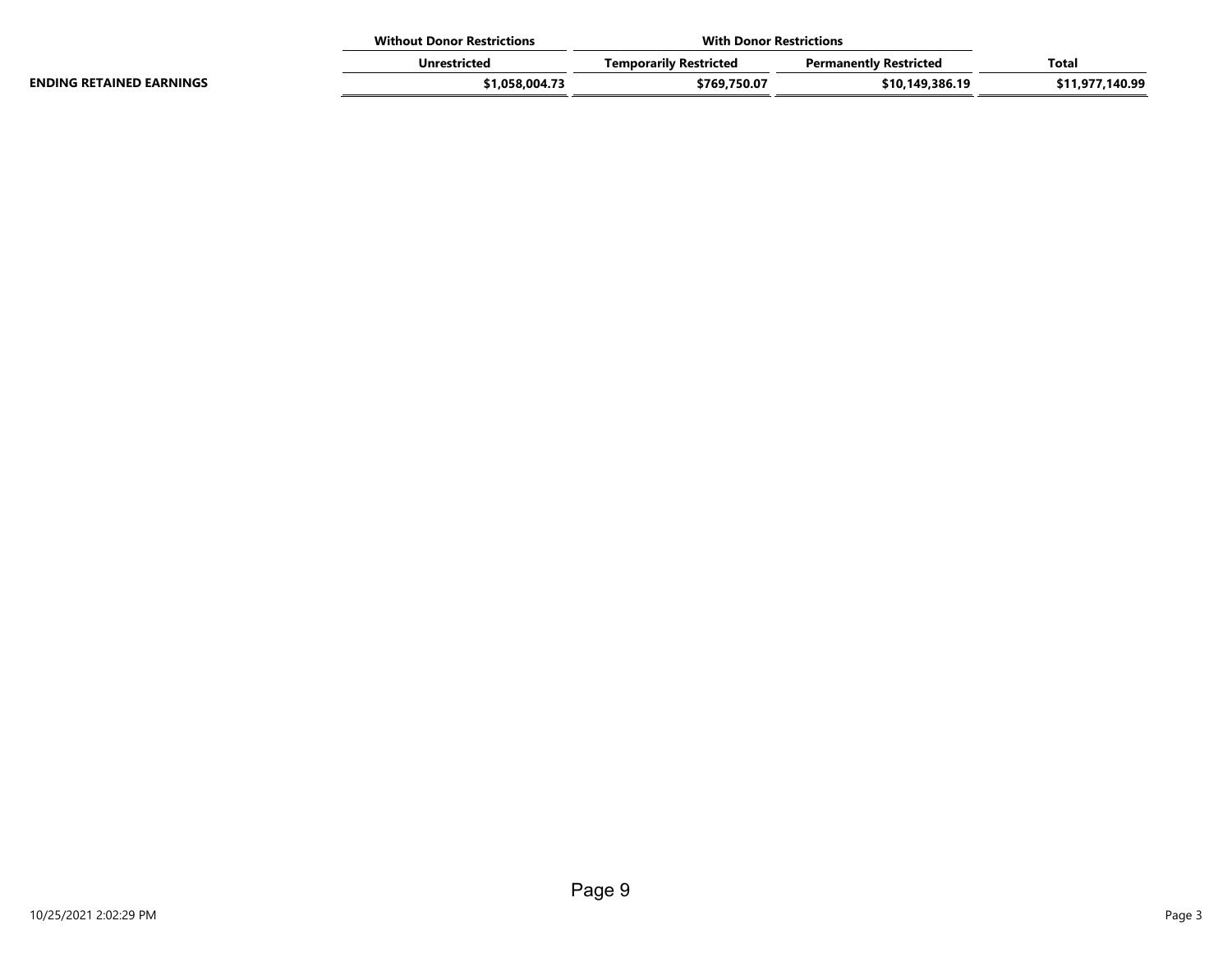## Balance Sheet Wenatchee Valley College Foundation

As of 09/30/2021

|                              | <b>Without Donor Restrictions</b> |                               | <b>With Donor Restrictions</b> |                 |
|------------------------------|-----------------------------------|-------------------------------|--------------------------------|-----------------|
|                              | <b>Unrestricted</b>               | <b>Temporarily Restricted</b> | <b>Permanently Restricted</b>  | Total           |
| <b>Assets</b>                |                                   |                               |                                |                 |
| CVB - Checking               | \$127,695.89                      | \$0.00                        | \$0.00                         | \$127,695.89    |
| CVB - Money Market           | \$8,070.31                        | \$0.00                        | \$0.00                         | \$8,070.31      |
| Investments - Stifel         | \$109.33                          | \$0.00                        | \$0.00                         | \$109.33        |
| Investments - CF             | \$699,381.30                      | \$0.00                        | \$0.00                         | \$699,381.30    |
| Fair Market Value Adjustment | \$390,579.32                      | \$0.00                        | \$0.00                         | \$390,579.32    |
| Management Fees Receivable   | \$13,510.72                       | \$0.00                        | \$0.00                         | \$13,510.72     |
| CVB - Checking               | \$0.00                            | \$450,765.36                  | \$0.00                         | \$450,765.36    |
| CVB - Money market           | \$0.00                            | \$11,404.80                   | \$0.00                         | \$11,404.80     |
| Investments - CF             | \$0.00                            | \$80,421.75                   | \$0.00                         | \$80,421.75     |
| Fair Market Value Adjustment | \$0.00                            | \$240,441.30                  | \$0.00                         | \$240,441.30    |
| Pledges Receivable           | \$0.00                            | \$129,550.00                  | \$0.00                         | \$129,550.00    |
| CVB - Checking               | \$0.00                            | \$0.00                        | \$235,529.69                   | \$235,529.69    |
| Investments - CF             | \$0.00                            | \$0.00                        | \$6,047,552.01                 | \$6,047,552.01  |
| Fair Market Value Adjustment | \$0.00                            | \$0.00                        | \$4,164,074.49                 | \$4,164,074.49  |
| <b>Total Assets</b>          | \$1,239,346.87                    | \$912,583.21                  | \$10,447,156.19                | \$12,599,086.27 |

#### Liabilities and Retained Earnings

#### Liabilities

| <b>Accrued Liabilities</b>          | \$65,361.88  | \$0.00      | \$0.00       | \$65,361.88  |
|-------------------------------------|--------------|-------------|--------------|--------------|
| Payroll Liabilities                 | \$13,605.26  | \$0.00      | \$0.00       | \$13,605.26  |
| WVC Annual Funding - Awards Payable | \$2,375.00   | \$0.00      | \$0.00       | \$2,375.00   |
| Other Payables                      | \$100,000.00 | \$0.00      | \$0.00       | \$100,000.00 |
| <b>Accrued Liabilities</b>          | \$0.00       | \$537.14    | \$0.00       | \$537.14     |
| Scholarships Payable                | \$0.00       | \$84,796.00 | \$0.00       | \$84,796.00  |
| Nurses for Tomorrow - WVC           | \$0.00       | \$57,500.00 | \$0.00       | \$57,500.00  |
| Scholarships Payable                | \$0.00       | \$0.00      | \$286,160.00 | \$286,160.00 |
| WVC Annual Funding - Awards Payable | \$0.00       | \$0.00      | \$11,610.00  | \$11,610.00  |
|                                     |              |             |              |              |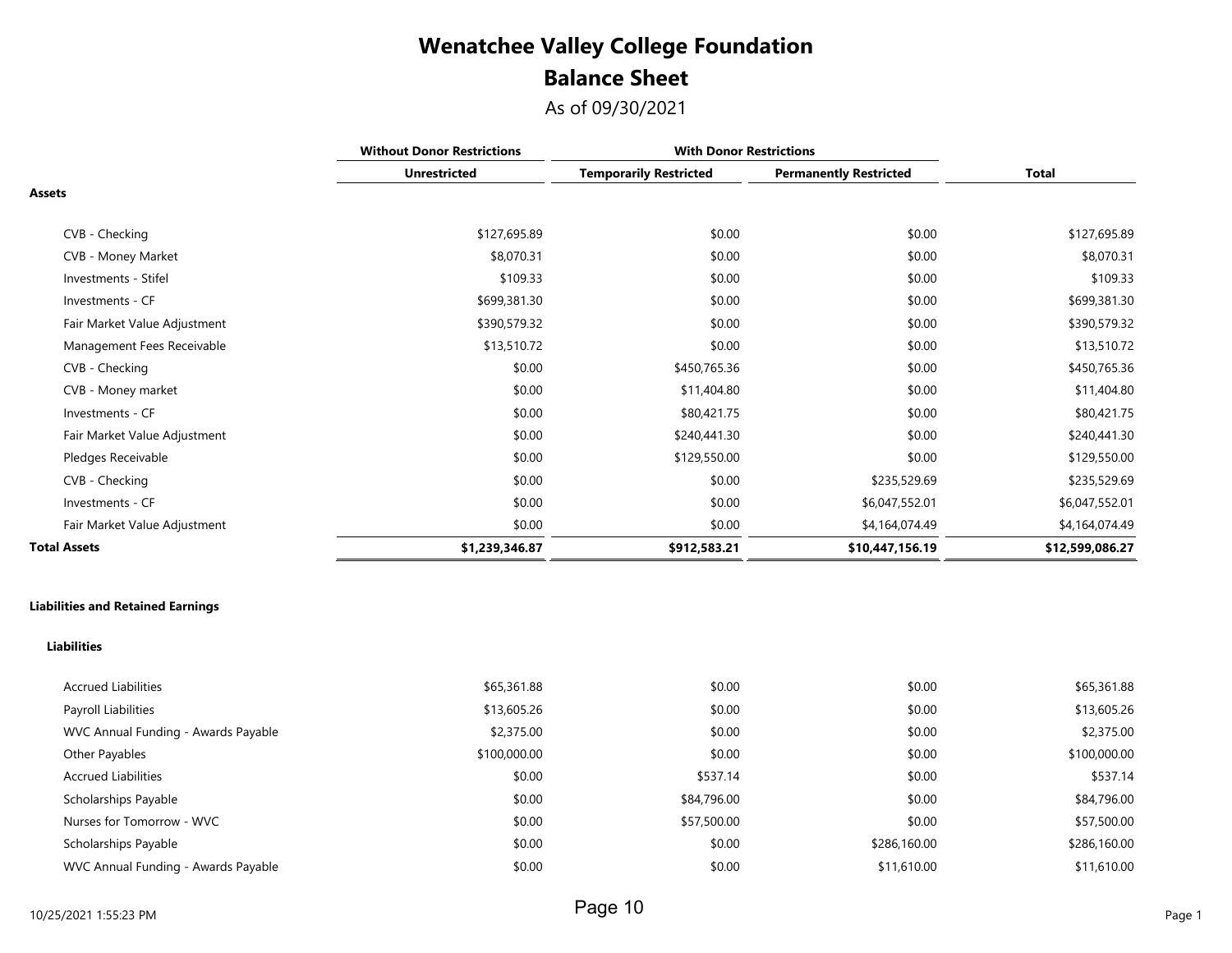|                                                | <b>Without Donor Restrictions</b> | <b>With Donor Restrictions</b> |                               |                 |
|------------------------------------------------|-----------------------------------|--------------------------------|-------------------------------|-----------------|
|                                                | <b>Unrestricted</b>               | <b>Temporarily Restricted</b>  | <b>Permanently Restricted</b> | Total           |
| <b>Total Liabilities</b>                       | \$181,342.14                      | \$142,833.14                   | \$297,770.00                  | \$621,945.28    |
| <b>Retained Earnings</b>                       |                                   |                                |                               |                 |
| Unrestricted                                   | \$1,058,004.73                    | \$0.00                         | \$0.00                        | \$1,058,004.73  |
| <b>Temporarily Restricted</b>                  | \$0.00                            | \$769,750.07                   | \$0.00                        | \$769,750.07    |
| <b>Permanently Restricted</b>                  | \$0.00                            | \$0.00                         | \$3,809,012.41                | \$3,809,012.41  |
| Return to Endowment                            | \$0.00                            | \$0.00                         | \$6,340,373.78                | \$6,340,373.78  |
| <b>Total Retained Earnings</b>                 | \$1,058,004.73                    | \$769,750.07                   | \$10,149,386.19               | \$11,977,140.99 |
| <b>Total Liabilities and Retained Earnings</b> | \$1,239,346.87                    | \$912,583.21                   | \$10,447,156.19               | \$12,599,086.27 |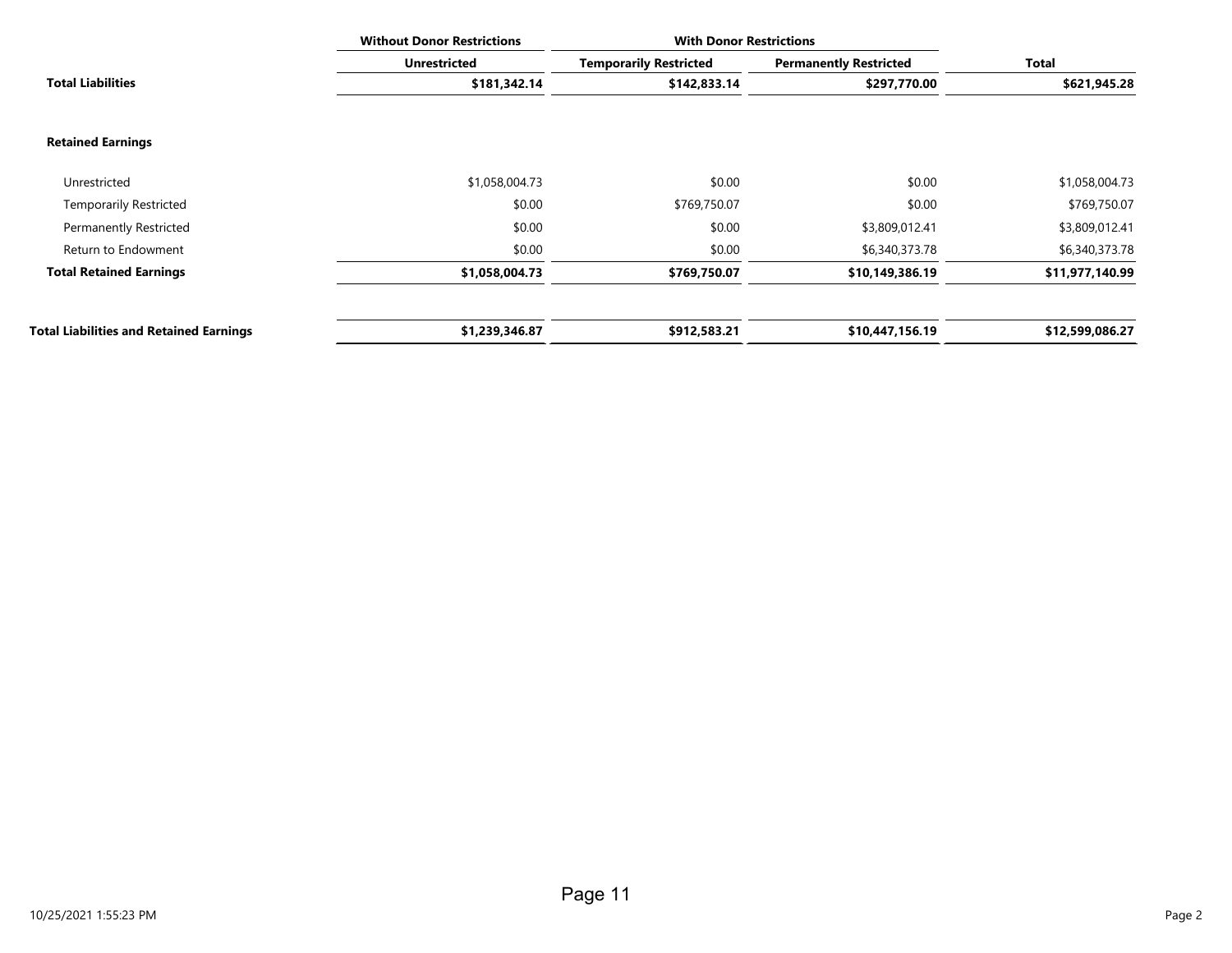# **Wenatchee Valley College Foundation** 1st Quarter Expenditure Report Fiscal Year 2021-22

| 1-5001 CF Administrative Fees        |                                                                                                                                                                                                                                                                                                                                                                                                                                                                                                                                                       |                          |                                                                                                                             |                                                                      |
|--------------------------------------|-------------------------------------------------------------------------------------------------------------------------------------------------------------------------------------------------------------------------------------------------------------------------------------------------------------------------------------------------------------------------------------------------------------------------------------------------------------------------------------------------------------------------------------------------------|--------------------------|-----------------------------------------------------------------------------------------------------------------------------|----------------------------------------------------------------------|
|                                      | 7/31/2021 CFNCW July 2021<br>7/31/2021 CFNCW July 2021<br>8/31/2021 CFNCW August 2021<br>8/31/2021 CFNCW August 2021<br>9/30/2021 CFNCW September 2021<br>9/30/2021 CFNCW September 2021                                                                                                                                                                                                                                                                                                                                                              | <b>Beginning Balance</b> | \$0.00<br>(\$122.24)<br>(\$1,903.45)<br>(\$122.58)<br>(\$1,908.70)<br>(S72.91)<br>(\$1,934.89)                              | 1732<br>1745<br>1732<br>1745<br>1732<br>1745                         |
|                                      |                                                                                                                                                                                                                                                                                                                                                                                                                                                                                                                                                       | <b>Ending Balance</b>    | $($ \$6,064.77 $)$                                                                                                          |                                                                      |
| 1-5003 Employee Campaign             |                                                                                                                                                                                                                                                                                                                                                                                                                                                                                                                                                       | <b>Beginning Balance</b> | \$0.00                                                                                                                      |                                                                      |
|                                      |                                                                                                                                                                                                                                                                                                                                                                                                                                                                                                                                                       | <b>Ending Balance</b>    | \$0.00                                                                                                                      |                                                                      |
| 1-5004 Software                      | 9/1/2021 Blackbaud-FE NXT Learn Everything - Site-Renewal for FY 2021-INV-004976<br>9/1/2021 Blackbaud-Software Renewal - Site ID 125-Software Renewal for INV-004960                                                                                                                                                                                                                                                                                                                                                                                 | <b>Beginning Balance</b> | \$0.00<br>(\$2,278.67)<br>(\$18,756.85)                                                                                     | 1100<br>1100                                                         |
|                                      |                                                                                                                                                                                                                                                                                                                                                                                                                                                                                                                                                       | <b>Ending Balance</b>    | (S21, 035.52)                                                                                                               |                                                                      |
| 1-5005 Community Appreciation Series |                                                                                                                                                                                                                                                                                                                                                                                                                                                                                                                                                       | <b>Beginning Balance</b> | \$0.00                                                                                                                      |                                                                      |
|                                      |                                                                                                                                                                                                                                                                                                                                                                                                                                                                                                                                                       | <b>Ending Balance</b>    | \$0.00                                                                                                                      |                                                                      |
| 1-5006 Merchant Service Fees         | 7/6/2021 Deposit 499 - Summarized Cash Receipts Receipt<br>7/27/2021 Deposit 500 - Summarized Cash Receipts Receipt<br>8/4/2021 Deposit 501 - Summarized Cash Receipts Receipt<br>8/11/2021 Deposit 507 - Summarized Cash Receipts Receipt<br>8/18/2021 Deposit 508 - Summarized Cash Receipts Receipt<br>8/25/2021 Deposit 509 - Summarized Cash Receipts Receipt<br>9/3/2021 Deposit 510 - Summarized Cash Receipts Receipt<br>9/20/2021 Deposit 511 - Summarized Cash Receipts Receipt<br>9/27/2021 Deposit 520 - Summarized Cash Receipts Receipt | <b>Beginning Balance</b> | \$0.00<br>(\$2.86)<br>(\$29.77)<br>(\$13.25)<br>$(\$2.86)$<br>(\$13.25)<br>(\$56.01)<br>(\$13.25)<br>(\$30.66)<br>(\$37.18) | 1100<br>1100<br>1100<br>1100<br>1100<br>1100<br>1100<br>1100<br>1100 |
|                                      |                                                                                                                                                                                                                                                                                                                                                                                                                                                                                                                                                       | <b>Ending Balance</b>    | (\$199.09)                                                                                                                  |                                                                      |
| 1-5007 Bank Fees                     |                                                                                                                                                                                                                                                                                                                                                                                                                                                                                                                                                       | <b>Beginning Balance</b> | \$0.00                                                                                                                      | 1100                                                                 |
|                                      |                                                                                                                                                                                                                                                                                                                                                                                                                                                                                                                                                       | <b>Ending Balance</b>    | \$0.00                                                                                                                      |                                                                      |
| 1-5008 Donor Events                  |                                                                                                                                                                                                                                                                                                                                                                                                                                                                                                                                                       | <b>Beginning Balance</b> | \$0.00                                                                                                                      |                                                                      |
|                                      |                                                                                                                                                                                                                                                                                                                                                                                                                                                                                                                                                       | <b>Ending Balance</b>    | \$0.00                                                                                                                      |                                                                      |
| 1-5010 Legal and Accounting          |                                                                                                                                                                                                                                                                                                                                                                                                                                                                                                                                                       | <b>Beginning Balance</b> | \$0.00                                                                                                                      | 1100<br>1100<br>1100                                                 |
|                                      |                                                                                                                                                                                                                                                                                                                                                                                                                                                                                                                                                       | <b>Ending Balance</b>    | \$0.00                                                                                                                      |                                                                      |
| 1-5014 Dues & Memberships            | 8/1/2021 Wenatchee World-Annual Subscription-Annual Subscription CC-1530<br>8/10/2021 REVERSE-Wenatchee Valley Sen-Annual Corporate Membership Du-Sr. Ctr. Membership 2018 Corp.<br>9/15/2021 Estate Planning Coun-Annual Membership Fee for EPC-Annual Membership foIR-1552<br>9/20/2021 Wenatchee Valley Sen-Annual Corporate Membership Du-Annual Corporate Mem2021 Corp                                                                                                                                                                           | Beginning Balance        | \$0.00<br>(\$111.00)<br>\$150.00<br>$(\$265.00)$<br>(\$150.00)                                                              | 1100<br>1100<br>1100<br>1100                                         |
|                                      |                                                                                                                                                                                                                                                                                                                                                                                                                                                                                                                                                       | <b>Ending Balance</b>    | (\$376.00)                                                                                                                  |                                                                      |
| 1-5015 Insurance                     |                                                                                                                                                                                                                                                                                                                                                                                                                                                                                                                                                       | <b>Beginning Balance</b> | \$0.00                                                                                                                      |                                                                      |
|                                      |                                                                                                                                                                                                                                                                                                                                                                                                                                                                                                                                                       | <b>Ending Balance</b>    | \$0.00                                                                                                                      |                                                                      |
| 1-5016 Year End Appeal               |                                                                                                                                                                                                                                                                                                                                                                                                                                                                                                                                                       | <b>Beginning Balance</b> | \$0.00                                                                                                                      |                                                                      |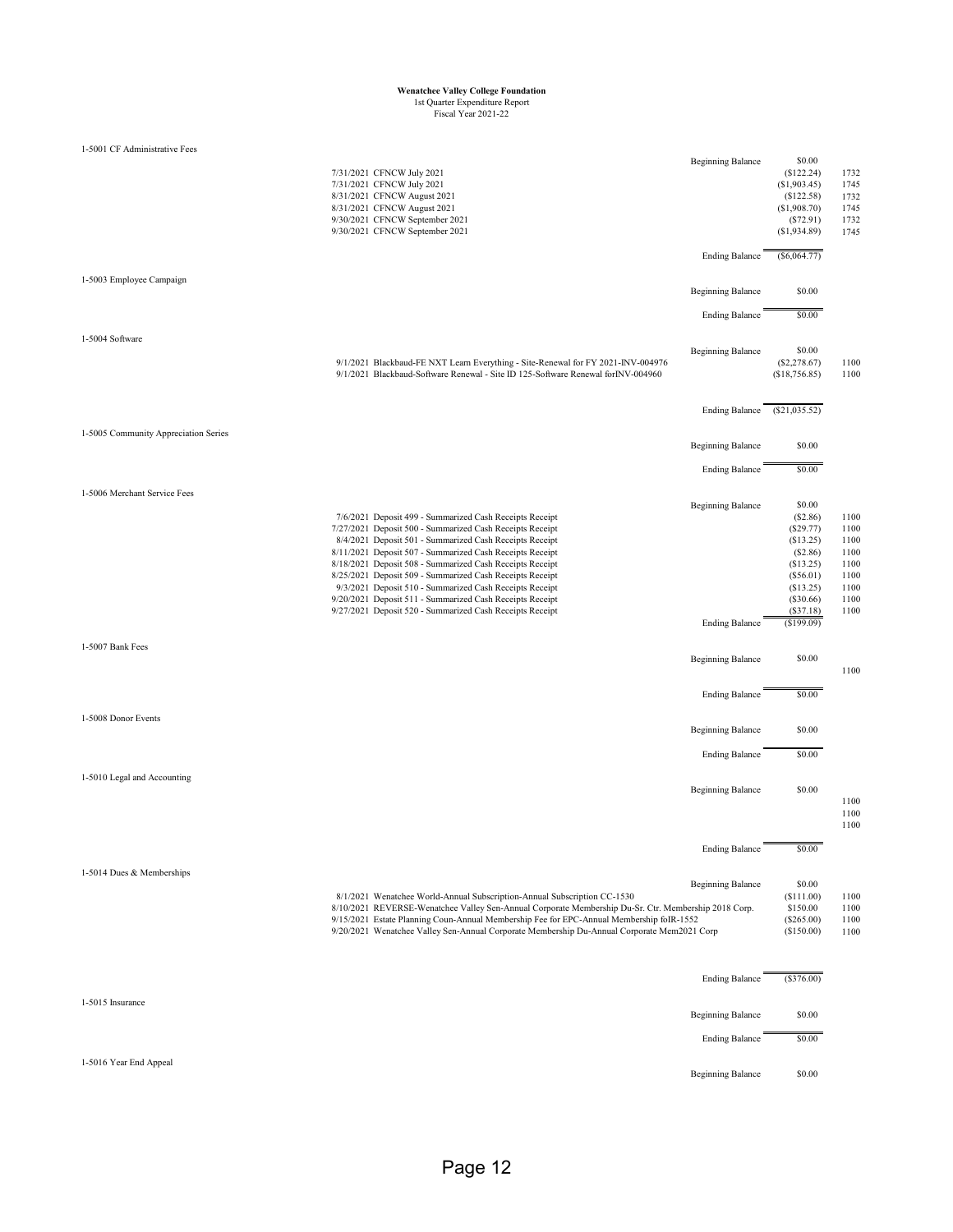|                                       |                                                                                                                                                                                                                                                                                                                                                                                                  | <b>Ending Balance</b>                             | \$0.00                                                                                                        |                                              |
|---------------------------------------|--------------------------------------------------------------------------------------------------------------------------------------------------------------------------------------------------------------------------------------------------------------------------------------------------------------------------------------------------------------------------------------------------|---------------------------------------------------|---------------------------------------------------------------------------------------------------------------|----------------------------------------------|
| 1-5017 Newsletters/Booklets           |                                                                                                                                                                                                                                                                                                                                                                                                  |                                                   |                                                                                                               |                                              |
|                                       |                                                                                                                                                                                                                                                                                                                                                                                                  | <b>Beginning Balance</b>                          | \$0.00                                                                                                        |                                              |
|                                       |                                                                                                                                                                                                                                                                                                                                                                                                  | <b>Ending Balance</b>                             | \$0.00                                                                                                        |                                              |
| 1-5018 Spring Appeal                  | 7/7/2021 Commercial Printing,-Thank You Postcard - Spring-Thank you Postcards124608<br>7/9/2021 Cashmere Mailing Hou-Spring Appeal - Thank you Post-Spring Appeal - Than9631                                                                                                                                                                                                                     | <b>Beginning Balance</b>                          | \$0.00<br>(\$88.87)<br>(\$123.88)                                                                             | 1100<br>1100                                 |
|                                       |                                                                                                                                                                                                                                                                                                                                                                                                  | <b>Ending Balance</b>                             | $(\$212.75)$                                                                                                  |                                              |
| 1-5019 Mailings                       |                                                                                                                                                                                                                                                                                                                                                                                                  | <b>Beginning Balance</b>                          | \$0.00                                                                                                        |                                              |
|                                       |                                                                                                                                                                                                                                                                                                                                                                                                  | <b>Ending Balance</b>                             | \$0.00                                                                                                        |                                              |
| 1-5020 Broker Investment Fees         | 7/31/2021 CFNCW July 2021<br>7/31/2021 CFNCW July 2021<br>8/31/2021 CFNCW August 2021<br>8/31/2021 CFNCW August 2021<br>9/30/2021 CFNCW September 2021<br>9/30/2021 CFNCW September 2021                                                                                                                                                                                                         | <b>Beginning Balance</b>                          | \$0.00<br>(S23.39)<br>(\$364.76)<br>(\$23.66)<br>(\$368.90)<br>(\$13.00)<br>$(\$355.00)$                      | 1732<br>1745<br>1732<br>1745<br>1732<br>1745 |
|                                       |                                                                                                                                                                                                                                                                                                                                                                                                  | <b>Ending Balance</b>                             | (\$1,148.71)                                                                                                  |                                              |
| 1-5021 Alumni Programming             |                                                                                                                                                                                                                                                                                                                                                                                                  | <b>Beginning Balance</b>                          | \$0.00                                                                                                        |                                              |
|                                       |                                                                                                                                                                                                                                                                                                                                                                                                  | <b>Ending Balance</b>                             | \$0.00                                                                                                        |                                              |
| 1-5026 Advertising                    |                                                                                                                                                                                                                                                                                                                                                                                                  | <b>Beginning Balance</b>                          | \$0.00                                                                                                        |                                              |
|                                       |                                                                                                                                                                                                                                                                                                                                                                                                  | <b>Ending Balance</b>                             | \$0.00                                                                                                        |                                              |
| 1-5027 Board & Committee Expenses     | 8/10/2021 REVERSE-Alley Cafe Catering -Foundation Board Meeting-22 Modified Lunch (61719                                                                                                                                                                                                                                                                                                         | <b>Beginning Balance</b>                          | \$0.00<br>\$188.80                                                                                            | 1100                                         |
|                                       |                                                                                                                                                                                                                                                                                                                                                                                                  | <b>Ending Balance</b>                             | \$188.80                                                                                                      |                                              |
| 1-5028 Office Supplies                | 8/5/2021 Haglund's Trophies-Name badge/Brick signs-Name Badge63956<br>8/6/2021 Amazon.com-Office Supply Order-Amazon - Office SuppCC-1546<br>9/10/2021 Haglund's Trophies-Name Badges-Name Badges64312                                                                                                                                                                                           | <b>Beginning Balance</b>                          | \$0.00<br>(S9.18)<br>(\$59.69)<br>(\$29.16)                                                                   | 1100<br>1100<br>1100                         |
|                                       |                                                                                                                                                                                                                                                                                                                                                                                                  | <b>Ending Balance</b>                             | $($ \$98.03)                                                                                                  |                                              |
| 1-5034 Networking                     | 7/15/2021 Wenatchee Rotary Clu-Semi-Annual Dues for Young Mem-Semi-Annual Dues339<br>7/28/2021 Rachel Evey-Reimbursement- Travel/Networki-Tastebuds - Meeting IR-1531<br>8/2/2021 La Vie En Coffee Bar-Networking meeting-La Vie - Meeting w/SCC-1544                                                                                                                                            | <b>Beginning Balance</b>                          | \$0.00<br>(\$105.00)<br>(\$24.60)<br>$(\$6.37)$                                                               | 1100<br>1100<br>1100                         |
|                                       |                                                                                                                                                                                                                                                                                                                                                                                                  | <b>Ending Balance</b>                             | (S135.97)                                                                                                     |                                              |
| 1-5060 Gifts Grants Awards to College | Wenatchee Valley Col-Professional Development Award-FY 2021-22 ProfessioIR-1539<br>8/11/2021<br>Wenatchee Valley Col-Gift to the College Award FY 2-FY 2021-22 Gift to tIR-1538<br>8/11/2021<br>9/13/2021<br>WVCF- Gift to the Co-Gift to the College FY 2021-22-Gift to the College 091321<br>9/13/2021 REVERSE-Wenatchee Valley Col-Gift to the College Award FY 2-FY 2021-22 Gift to tIR-1538 | <b>Beginning Balance</b><br><b>Ending Balance</b> | \$0.00<br>(\$11,000.00) 1100<br>(\$30,000.00) 1100<br>(\$30,000.00) 1100<br>\$30,000.00 1100<br>(\$41,000.00) |                                              |
|                                       |                                                                                                                                                                                                                                                                                                                                                                                                  |                                                   |                                                                                                               |                                              |
| 1-5062 In-Kind WVC Payroll            | 7/31/2021 GIK N. Barrett Payroll July 2021<br>7/31/2021 GIK R. Evey Payroll July 2021<br>7/31/2021 GIK E. La Shier Payroll July 2021<br>8/31/2021 GIK R. Evey Payroll August 2021                                                                                                                                                                                                                | <b>Beginning Balance</b>                          | \$0.00<br>$(\$3,746.80)$<br>(\$10,478.66)<br>$(\$5,751.77)$<br>(\$10,430.44)                                  | 1100<br>1100<br>1100<br>1100                 |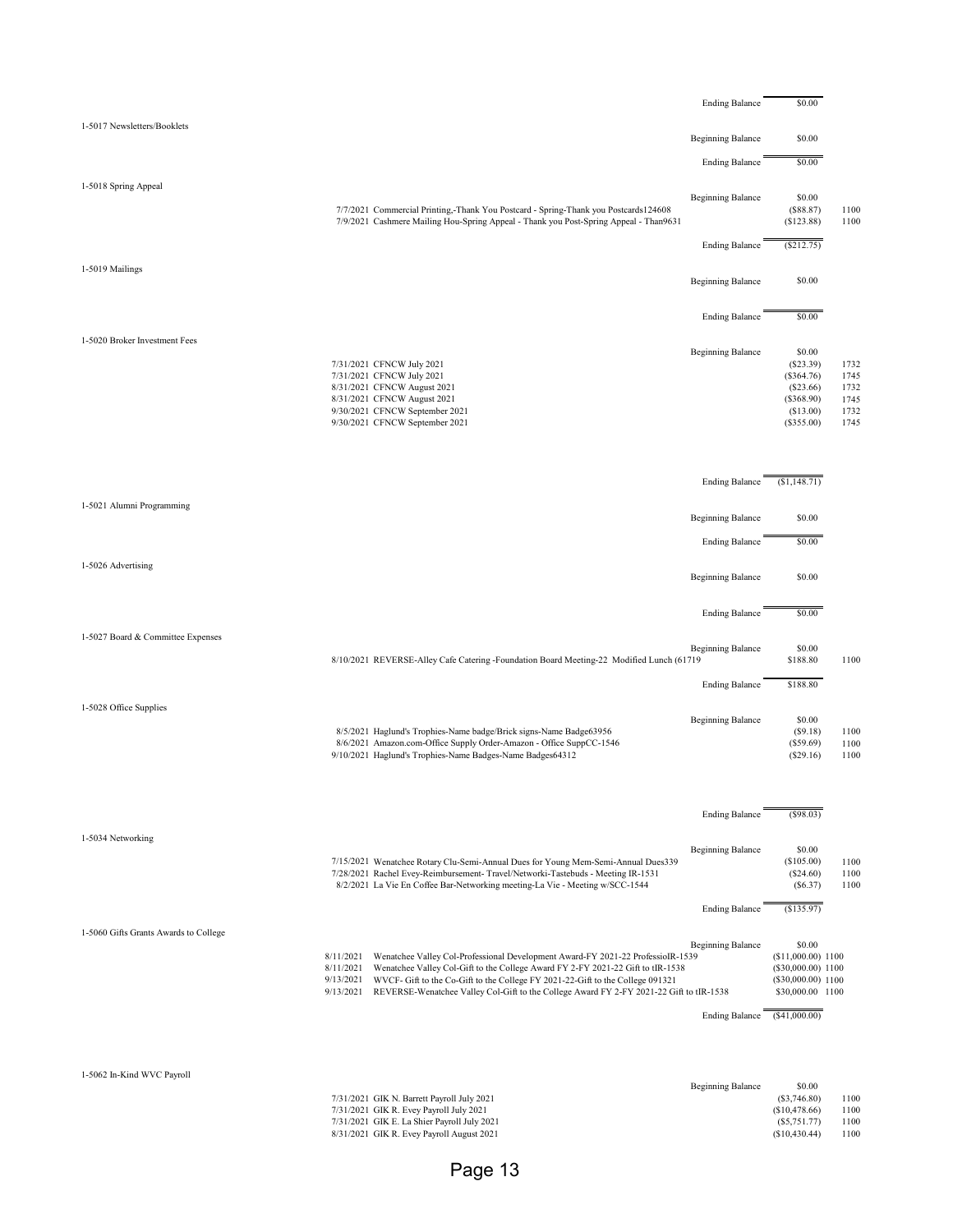|                                                 | 8/31/2021 GIK E. La Shier Payroll August 2021<br>9/30/2021 GIK R. Evey Payroll September 2021<br>9/30/2021 GIK E. La Shier Payroll September 2021                                                                                                                                                                                                                                                                    |                              | $(\$5,708.23)$<br>(\$10,478.66)<br>$(\$5,751.77)$                                                              | 1100<br>1100<br>1100                         |
|-------------------------------------------------|----------------------------------------------------------------------------------------------------------------------------------------------------------------------------------------------------------------------------------------------------------------------------------------------------------------------------------------------------------------------------------------------------------------------|------------------------------|----------------------------------------------------------------------------------------------------------------|----------------------------------------------|
|                                                 |                                                                                                                                                                                                                                                                                                                                                                                                                      | Ending Balance (\$52,346.33) |                                                                                                                |                                              |
| 1-5077 Stewardship                              | 7/23/2021 Jennifer Korfiatis-Public Relations (down payment-Down Payment - Publi938<br>8/1/2021 United States Postal-Shipping of award-USPS - Shipping TropCC-1547<br>8/16/2021 Haglund's Trophies-Name plate- outgoing board mem-Outgoing Board Membe64062<br>9/1/2021 Jennifer Korfiatis-Public Relations project (comp-Completion for Publi944                                                                    | <b>Beginning Balance</b>     | \$0.00<br>$(\$250.00)$<br>(\$15.50)<br>(S9.18)<br>$(\$700.00)$                                                 | 1100<br>1100<br>1100<br>1100                 |
|                                                 |                                                                                                                                                                                                                                                                                                                                                                                                                      | <b>Ending Balance</b>        | (\$974.68)                                                                                                     |                                              |
| 1-5090 Mileage Reimbursement                    |                                                                                                                                                                                                                                                                                                                                                                                                                      | <b>Beginning Balance</b>     | \$0.00                                                                                                         |                                              |
|                                                 |                                                                                                                                                                                                                                                                                                                                                                                                                      | <b>Ending Balance</b>        | \$0.00                                                                                                         |                                              |
| 1-5118 Alumni Events                            | 7/29/2021 Go USA, Inc.-Alumni Event supplies-Alumni Events Suppli53389-1                                                                                                                                                                                                                                                                                                                                             | <b>Beginning Balance</b>     | \$0.00<br>(\$380.24)                                                                                           | 1100                                         |
|                                                 |                                                                                                                                                                                                                                                                                                                                                                                                                      | <b>Ending Balance</b>        | (\$380.24)                                                                                                     |                                              |
| 1-5130 Staff & Board Retreat                    |                                                                                                                                                                                                                                                                                                                                                                                                                      |                              |                                                                                                                |                                              |
|                                                 | 9/23/2021 From Scratch By Us L-Foundation Board Retreat Cater-Board Retreat Cateri1124                                                                                                                                                                                                                                                                                                                               | <b>Beginning Balance</b>     | \$0.00<br>(\$366.84)                                                                                           | 1100                                         |
|                                                 |                                                                                                                                                                                                                                                                                                                                                                                                                      | <b>Ending Balance</b>        | (\$366.84)                                                                                                     |                                              |
| 1-5540 Staff and Board Professional Development | 7/28/2021 Rachel Evey-Reimbursement- Travel/Networki-WAFL Conference LuncIR-1531<br>7/28/2021 Rachel Evey-Reimbursement- Travel/Networki-WAFL Conference ParkIR-1531                                                                                                                                                                                                                                                 | <b>Beginning Balance</b>     | \$0.00<br>$(\$20.44)$<br>(\$10.00)                                                                             | 1100<br>1100                                 |
|                                                 |                                                                                                                                                                                                                                                                                                                                                                                                                      | <b>Ending Balance</b>        | (\$30.44)                                                                                                      |                                              |
| 1-5560 Salaries and Wages                       | 7/31/2021 Magana-Galvan Gross<br>7/31/2021 Sanchez Gross<br>8/31/2021 Magana-Galvan Gross<br>8/31/2021 Sanchez Gross<br>9/30/2021 Magana-Galvan Gross<br>9/30/2021 Sanchez Gross                                                                                                                                                                                                                                     | <b>Beginning Balance</b>     | \$0.00<br>$(\$5,229.00)$<br>$(\$2,408.96)$<br>$(\$5,229.00)$<br>(\$4,817.92)<br>$(\$5,229.00)$<br>(\$4,817.92) | 1100<br>1100<br>1100<br>1100<br>1100<br>1100 |
|                                                 |                                                                                                                                                                                                                                                                                                                                                                                                                      | <b>Ending Balance</b>        | (S27, 731.80)                                                                                                  |                                              |
| 1-5561 Payroll Taxes                            | 7/31/2021 Magana-Galvan OASI & Medicare & Unemployment Compensation<br>7/31/2021 Sanchez OASI & Medicare & Unemployment Compensation<br>8/31/2021 Magana-Galvan OASI & Medicare & Unemployment Compensation<br>8/31/2021 Sanchez OASI & Medicare & Unemployment Compensation<br>9/30/2021 Magana-Galvan OASI & Medicare & Unemployment Compensation<br>9/30/2021 Sanchez OASI & Medicare & Unemployment Compensation | <b>Beginning Balance</b>     | \$0.00<br>(\$410.65)<br>(\$190.07)<br>(\$409.17)<br>(\$372.10)<br>(\$410.65)<br>(\$372.09)                     | 1100<br>1100<br>1100<br>1100<br>1100<br>1100 |
|                                                 |                                                                                                                                                                                                                                                                                                                                                                                                                      | <b>Ending Balance</b>        | (\$2,164.73)                                                                                                   |                                              |
| 1-5562 Medical Benefits                         | 7/31/2021 Magana-Galvan Health Insurance<br>7/31/2021 Sanchez Health Insurance<br>8/31/2021 Magana-Galvan Health Insurance<br>8/31/2021 Sanchez Health Insurance<br>9/30/2021 Magana-Galvan Health Insurance<br>9/30/2021 Sanchez Health Insurance                                                                                                                                                                   | <b>Beginning Balance</b>     | \$0.00<br>(\$936.00)<br>\$0.00<br>(\$936.00)<br>(\$936.00)<br>(\$936.00)<br>(\$936.00)                         | 1100<br>1100<br>1100<br>1100<br>1100<br>1100 |
|                                                 |                                                                                                                                                                                                                                                                                                                                                                                                                      | <b>Ending Balance</b>        | (\$4,680.00)                                                                                                   |                                              |
| 1-5563 Retirement Contributions                 | 7/31/2021 Magana-Galvan Retirement Contribution<br>7/31/2021 Sanchez Retirement Contribution<br>8/31/2021 Magana-Galvan Retirement Contribution<br>8/31/2021 Sanchez Retirement Contribution<br>9/30/2021 Magana-Galvan Retirement Contribution<br>9/30/2021 Sanchez Retirement Contribution & Supplemental Retirement Pay                                                                                           | <b>Beginning Balance</b>     | \$0.00<br>(\$535.98)<br>(\$120.45)<br>(\$461.84)<br>(\$254.03)<br>(\$535.98)<br>(\$260.90)                     | 1100<br>1100<br>1100<br>1100<br>1100<br>1100 |
|                                                 |                                                                                                                                                                                                                                                                                                                                                                                                                      | <b>Ending Balance</b>        | $(\$2,169.18)$                                                                                                 |                                              |
| 1-5565 Wages and Benefits (Other)               | 7/31/2021 Magana-Galvan Med Aid & Ind Insurance & Medical Leave                                                                                                                                                                                                                                                                                                                                                      | <b>Beginning Balance</b>     | \$0.00<br>$(\$53.66)$                                                                                          | 1100                                         |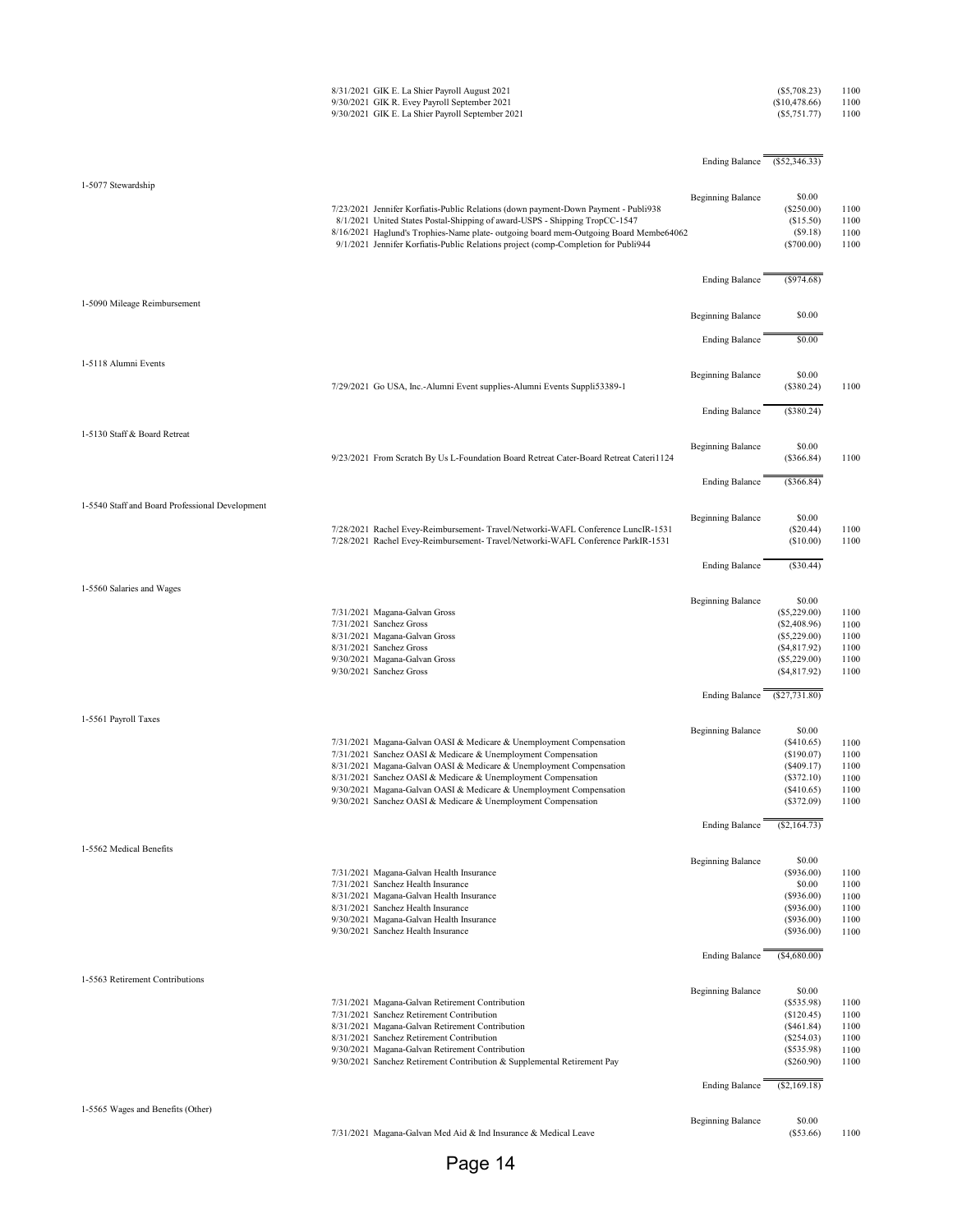| 7/31/2021 Sanchez Med Aid & Ind Insurance & Medical Leave       | (S26.53) | 1100 |
|-----------------------------------------------------------------|----------|------|
| 8/31/2021 Magana-Galvan Med Aid & Ind Insurance & Medical Leave | (S46.24) | 1100 |
| 8/31/2021 Sanchez Med Aid & Ind Insurance & Medical Leave       | (S53.06) | 1100 |
| 9/30/2021 Magana-Galvan Med Aid & Ind Insurance & Medical Leave | (S53.66) | 1100 |
| 9/30/2021 Sanchez Med Aid & Ind Insurance & Medical Leave       | (S53.06) | 1100 |
|                                                                 |          |      |

Ending Balance (\$286.21)

**Total Expenses for 1st Quarter - FY 2020-21 (\$161,212.49)**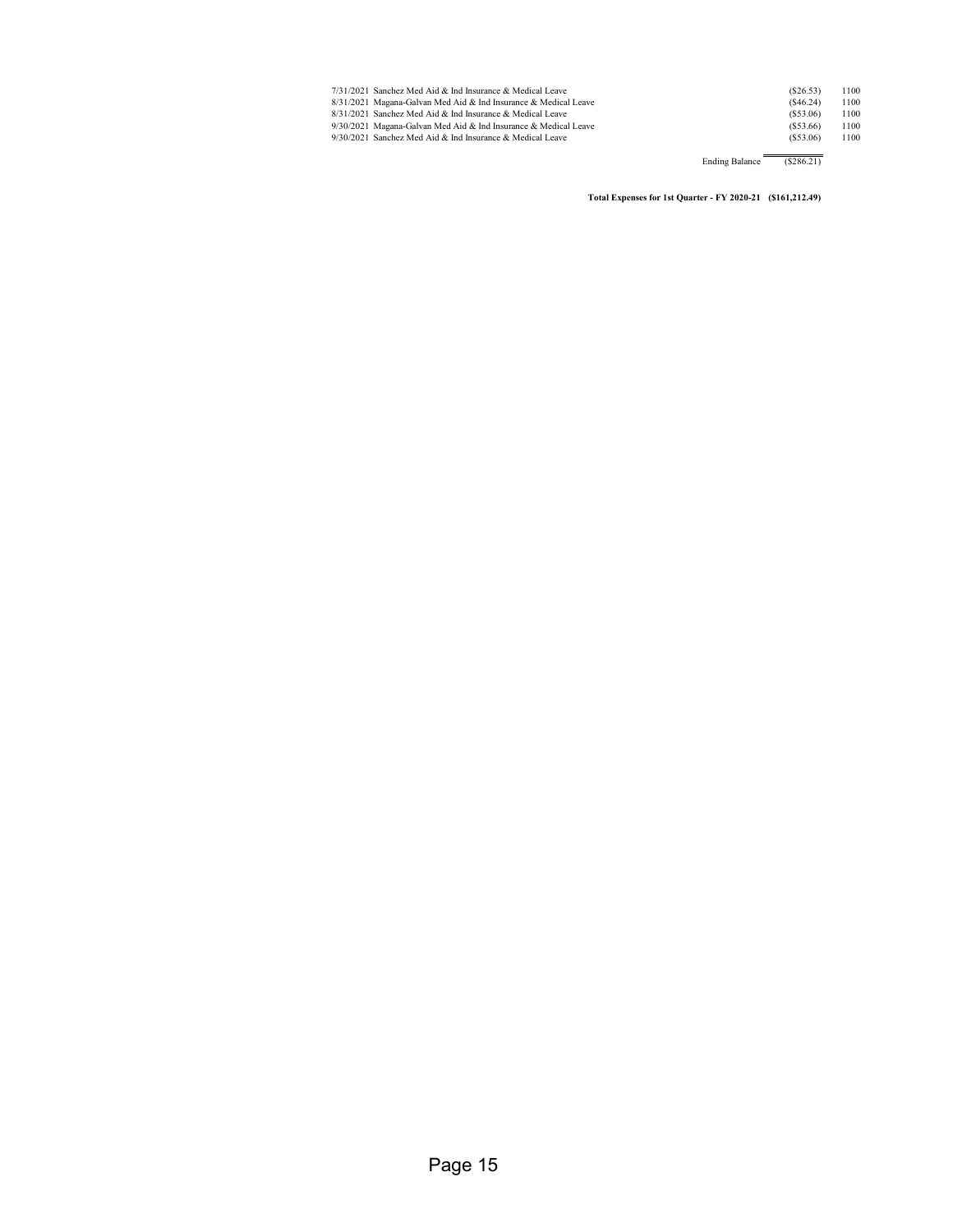| <b>GENERAL SUPPORT - 1100</b>            |                                           |                    |              |                                        |                         |                            |               |                            |
|------------------------------------------|-------------------------------------------|--------------------|--------------|----------------------------------------|-------------------------|----------------------------|---------------|----------------------------|
| <b>Income</b>                            |                                           |                    |              | FYE 2019-20 Actual FYE 2020-21 Actuals |                         | Approved FY 2021-22 Budget |               | Proposed FY 2021-22 Budget |
| <b>Annual Fund</b>                       |                                           |                    |              |                                        |                         |                            |               |                            |
| <b>Employee Payroll Contributions</b>    | \$                                        | 5,514.07 \$        |              | 3,346.80                               | \$                      | 3,015.00                   | $\mathbb{S}$  | 3,015.00                   |
| Contributions/Donations                  | \$                                        | 60,283.67          | \$           | 82,252.77                              | \$                      | 60,000.00                  | \$            | 60,000.00                  |
| <b>Business Sponsorships</b>             | \$                                        | 2,000.00           | \$           | $\overline{a}$                         |                         |                            |               |                            |
| Events                                   | \$                                        | $\overline{a}$     | \$           | $\overline{a}$                         | \$                      |                            | $\mathcal{S}$ |                            |
| <b>Total Annual Fund</b>                 | $\overline{\mathbf{s}}$                   | 67,797.74          | $\mathbf{s}$ | 85,599.57                              | $\overline{\mathbf{s}}$ | 63,015.00                  | $\mathbf{s}$  | 63,015.00                  |
| <b>Assessments/Investments</b>           |                                           |                    |              |                                        |                         |                            |               |                            |
| Management Fees                          | \$                                        | 128,199.08         | \$           | 143,651.79                             | \$                      | 150,000.00                 | \$            | 150,000.00                 |
| Program Assessment                       | \$                                        | 9,844.94           | \$           | 10,251.08                              | \$                      | 7,500.00                   | $\mathcal{S}$ | 7,500.00                   |
| Investment Income - Dividends (CF)       | \$                                        | 10,206.25          | \$           | 33,063.68                              | \$                      | 15,000.00                  | \$            | 15,000.00                  |
| Gain/Loss on Investments - Stifel        | \$                                        | 0.06               | \$           |                                        | \$                      |                            | \$            |                            |
| <b>CVB</b> Interest                      | \$                                        | 347.93             | \$           | 111.55                                 | \$                      | 900.00                     | \$            | 900.00                     |
| Gain/Loss on Investments - CF            | \$                                        | 6,885.87           | \$           | (696.42)                               | \$                      |                            | $\mathbb{S}$  |                            |
| <b>Total Assessments/Investments</b>     | $\mathbf{s}$                              | 155,484.13         | $\mathbf{s}$ | 186,381.68                             | $\mathbf{s}$            | 173,400.00                 | $\mathbf{s}$  | 173,400.00                 |
| In-kinds                                 |                                           |                    |              |                                        |                         |                            |               |                            |
| In-kind Contributions                    | \$                                        | 34.50 \$           |              |                                        |                         |                            |               |                            |
| In-kind Contributions-WVC                | \$                                        | 222,641.12         | \$           | 237,652.34                             | \$                      | 243,424.00                 | <sup>\$</sup> | 243,424.00                 |
| <b>Total In-kinds</b>                    | $\overline{\mathbf{s}}$                   | 222,675.62         | \$           | 237,652.34                             | $\overline{\mathbf{s}}$ | 243,424.00                 | $\mathbf S$   | 243,424.00                 |
|                                          |                                           |                    |              |                                        |                         |                            |               |                            |
| <b>Total Income</b>                      | S                                         | 445,957.49 \$      |              | 509,633.59                             | - \$                    | 479,839.00 \$              |               | 479,839.00                 |
| <b>Expense</b>                           |                                           |                    |              |                                        |                         |                            |               |                            |
| Administration                           |                                           |                    |              |                                        |                         |                            |               |                            |
| CF Administrative Fees                   | \$                                        | 11,373.24 \$       |              | 18,786.47                              | \$                      | 26,000.00                  | $\mathcal{S}$ | 26,000.00                  |
| Software                                 | \$                                        | 22,804.67          | \$           | 25,025.62                              | \$                      | 25,000.00                  | \$            | 25,000.00                  |
| Merchant Service Fees                    | \$                                        | 998.71             | \$           | 1,069.08                               | \$                      | 1,200.00                   | $\mathbb{S}$  | 1,200.00                   |
| <b>Bank Fees</b>                         | \$                                        | 27.80              | \$           | 33.10                                  | \$                      | 40.00                      | <sup>\$</sup> | 40.00                      |
| Legal and Accounting                     | \$                                        | 20,200.00          | \$           | 21,747.39                              | \$                      | 30,000.00                  | \$            | 30,000.00                  |
| Dues & Memberships                       | \$                                        | 6,416.08           | \$           | 3,144.60                               | \$                      | 3,000.00                   | $\mathcal{S}$ | 3,000.00                   |
| Insurance                                | \$                                        | 3,200.00           | \$           | 3,500.00                               | \$                      | 3,200.00                   | $\mathcal{S}$ | 3,200.00                   |
| Newsletters/Booklets                     | \$                                        | 750.00             | \$           | 1,207.90                               | \$                      | 1,000.00                   | \$            | 1,000.00                   |
| Mailings (Postage)                       | \$                                        | 724.19             | \$           | 300.00                                 | \$                      | 500.00                     | $\mathbb{S}$  | 500.00                     |
| <b>Broker Investment Fees</b>            | \$                                        | 2,146.10           | \$           | 3,667.50                               | \$                      | 5,400.00                   | $\mathcal{S}$ | 5,400.00                   |
| Advertising/Sponsorship                  | \$                                        | 936.45             | \$           | 1,336.63                               | \$                      | 1,000.00                   | $\mathbb{S}$  | 1,000.00                   |
| Board & Committee Expenses               | \$                                        | 1,477.68           | \$           | $\overline{a}$                         | \$                      |                            | \$            |                            |
| Office Supplies                          | \$                                        | 2,237.97           | \$           | 1,316.63                               | \$                      | 1,500.00                   | \$            | 1,500.00                   |
| Mileage Reimbursement                    | \$                                        | 153.18             | \$           | $\overline{\phantom{a}}$               | \$                      |                            | \$            |                            |
| Staff and Board Professional Development | \$                                        | 6,733.42           | \$           | 1,236.68                               | \$                      | 5,000.00                   | \$            | 5,000.00                   |
| <b>Employee Payroll Expenses</b>         | \$                                        | 173,087.95         | $\$$         | 156,501.28                             | \$                      | 165,221.00                 | \$            | 179,357.00                 |
| Foundation Consulting Fees               | \$                                        |                    | \$           | $\blacksquare$                         | \$                      |                            | \$            |                            |
| Campaign Consulting Fees                 | \$                                        |                    | \$           |                                        | \$                      |                            | \$            |                            |
| <b>Total Administration</b>              | S                                         | 253,589.81         | $\mathbf s$  | 238,872.88                             | \$                      | 268,061.00                 | $\mathbf{s}$  | 282,197.00                 |
| Programming                              |                                           |                    |              |                                        |                         |                            |               |                            |
| Employee Campaign                        | \$                                        | 191.25 \$          |              |                                        | \$                      |                            | $\mathbb S$   |                            |
| Year End Appeal                          | \$                                        | 3,013.82 \$        |              | 3,624.33                               | \$                      | 4,000.00                   | $\mathbf S$   | 4,000.00                   |
| Spring Appeal                            | \$                                        | 3,251.31           | \$           | 1,690.81                               | \$                      | 3,000.00                   | \$            | 3,000.00                   |
| Alumni Programming                       | \$                                        | 2,000.41           | \$           | $\blacksquare$                         | \$                      | 2,000.00                   | \$            | 2,000.00                   |
| Networking                               | \$                                        | 814.90             | \$           | 81.71                                  | \$                      | 2,000.00                   | \$            | 2,000.00                   |
| Scholarship Programming                  | \$                                        | $\mathbb{Z}^2$     | \$           | ÷.                                     | S                       | 1,000.00                   | \$            | 1,000.00                   |
| Stewardship                              | \$                                        | 4,413.30           | $\mathbb{S}$ | 1,466.22                               | \$                      | 5,000.00                   | \$            | 5,000.00                   |
| Staff & Board Retreat                    | \$                                        | 2,972.70           | \$           |                                        | S                       | 2,000.00                   | $\mathbb S$   | 2,000.00                   |
| <b>Total Programming</b>                 | $\overline{\mathbf{s}}$                   | 16,657.69          | $\mathbb S$  | 6,863.07                               | $\mathbf S$             | 19,000.00                  | $\mathbf{s}$  | 19,000.00                  |
|                                          |                                           |                    |              |                                        |                         |                            |               |                            |
| <b>Events</b>                            |                                           |                    |              |                                        |                         |                            |               |                            |
| <b>Community Appreciation Series</b>     | \$                                        | 610.40             | \$           |                                        | \$                      |                            | $\mathbb S$   |                            |
| Donor Events                             | \$                                        | 2,147.00           | \$           | 3,656.24                               | \$                      | 6,000.00                   | $\mathbf S$   | 6,000.00                   |
| Alumni Events                            | \$                                        |                    | \$           | 764.76                                 | \$                      | 5,000.00                   | $\mathbb S$   | 5,000.00                   |
| Events                                   | $\mathbb{S}$<br>$\boldsymbol{\mathbb{S}}$ |                    | \$           |                                        | S                       |                            | $\mathbb S$   |                            |
| <b>Total Events</b>                      |                                           | 2,757.40           | <b>S</b>     | 4,421.00                               | $\mathbf{s}$            | 11,000.00                  | $\mathbf{s}$  | 11,000.00                  |
| Gifts, Grants, & Awards                  |                                           |                    |              |                                        |                         |                            |               |                            |
| Gifts Grants Awards to College           | \$                                        | 58,680.43 \$       |              | 142,047.48                             | S                       | 45,000.00                  | <b>S</b>      | 45,000.00                  |
| Total Gifts, Grants, & Awards            | $\overline{\mathbf{s}}$                   | 58,680.43          | $\mathbf{s}$ | 142,047.48                             | $\overline{\mathbf{s}}$ | 45,000.00                  | $\mathbf{s}$  | 45,000.00                  |
| In-kinds                                 |                                           |                    |              |                                        |                         |                            |               |                            |
| In-Kind Contributions                    | \$                                        | 34.50 \$           |              |                                        |                         |                            |               |                            |
| In-Kind WVC Payroll                      | $\boldsymbol{\mathsf{S}}$                 | 222,641.12         | \$           | 237,652.34                             | $\frac{1}{2}$           | 243,424.00 \$              |               | 243,424.00                 |
| <b>Total In-kinds</b>                    | $\mathbf S$                               | 222,675.62         | - \$         | 237,652.34                             | $\mathbf{s}$            | 243,424.00                 | $\mathbf{s}$  | 243,424.00                 |
|                                          |                                           |                    |              |                                        |                         |                            |               |                            |
| <b>Total Expense</b>                     | S                                         | $(554,360.95)$ \$  |              | (629, 856.77)                          | S                       | $(586, 485.00)$ \$         |               | (600, 621.00)              |
|                                          |                                           |                    |              |                                        |                         |                            |               |                            |
| <b>Net Surplus/(Deficit)</b>             | S                                         | $(108, 403.46)$ \$ |              | (120, 223.18)                          | $\mathbf{s}$            | $(106, 646.00)$ \$         |               | (120, 782.00)              |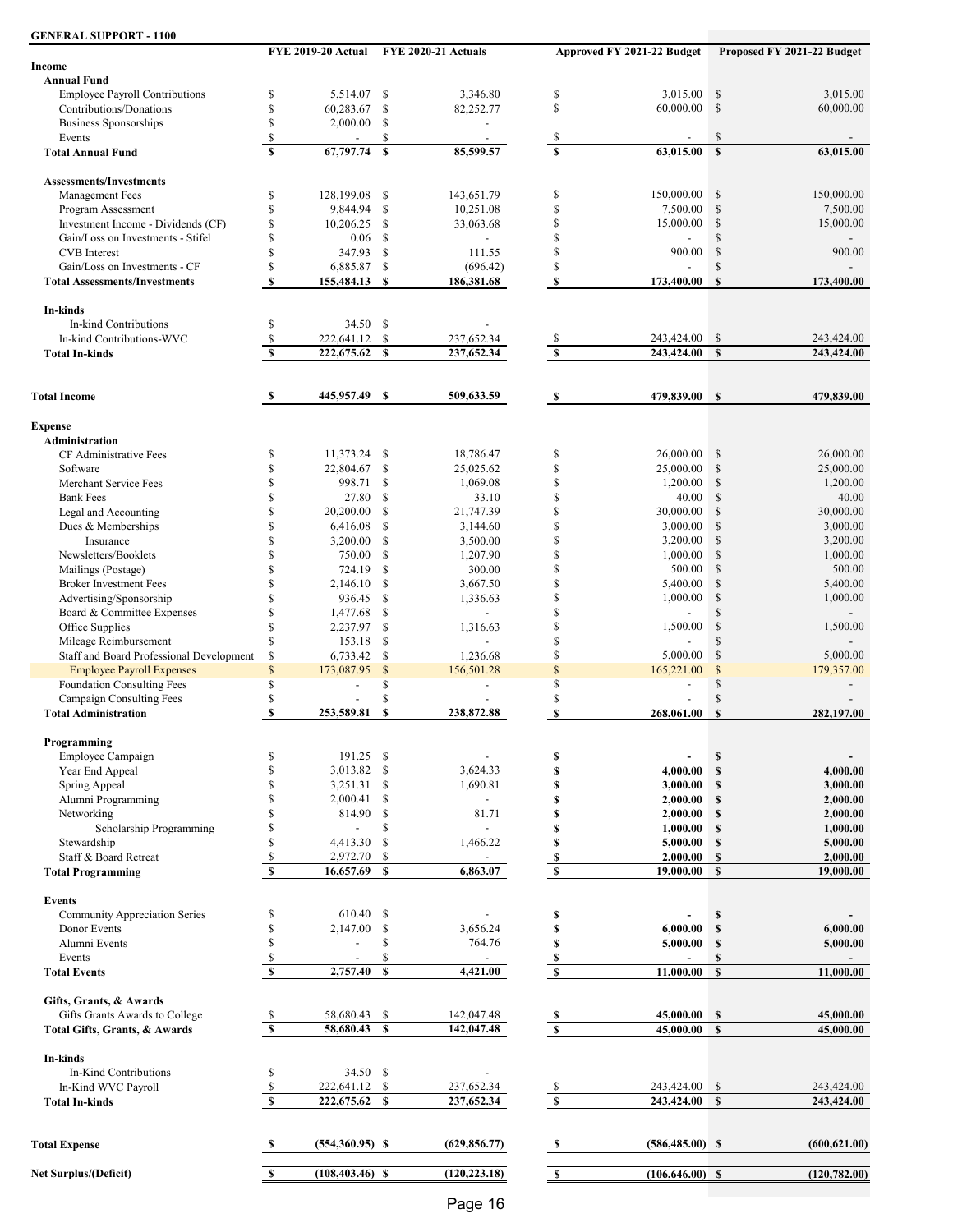### Fiscal Procedures

### Unrestricted Funds

WVCF has three unrestricted funds (aka board designated funds). Unrestricted contributions of \$100,000 or more will be deposited into 1745. All other unrestricted contributions will be deposited into 1100.

- 1100 General Support
	- $\circ$  Expenses are administration, programming, events, and gifts/grants/awards. All expenses are in alignment with the annual unrestricted budget approved by the board.
	- $\circ$  Revenue is from unrestricted contributions, assessments/investments, and allocation from the WVC Foundation Endowment (1745).
- 1732 Reserve
	- $\circ$  In alignment with the annual unrestricted budget approved by the board, transfer from 1732 to 1100 is initiated to cover expenses. Transfer is after the annual allocation from 1745 to 1100.
	- $\circ$  Revenue is from investment activity. Additional contributions may be made to this fund by the public.
	- $\circ$  The target balance for 1732 is three months of operating (administration, programming, and events) expenses.
- 1745 WVC Foundation Endowment
	- o This fund holds the assets from fund 1720 (Arneil, James & Kathleen Trust) and 1745 (Ted Zacher – Unrestricted Board Designated Fund). The board approved the consolidation of the two funds as a board-designated endowment in March 2021.
	- $\circ$  Expense for this fund will follow the foundation endowment spending policy. The annual allocation will be made to 1100. At any time, the board may approve to allocate funds above and beyond the endowment spending policy target rate.
	- $\circ$  Revenue is from investment activity. Additional contributions may be made to this fund by the public.